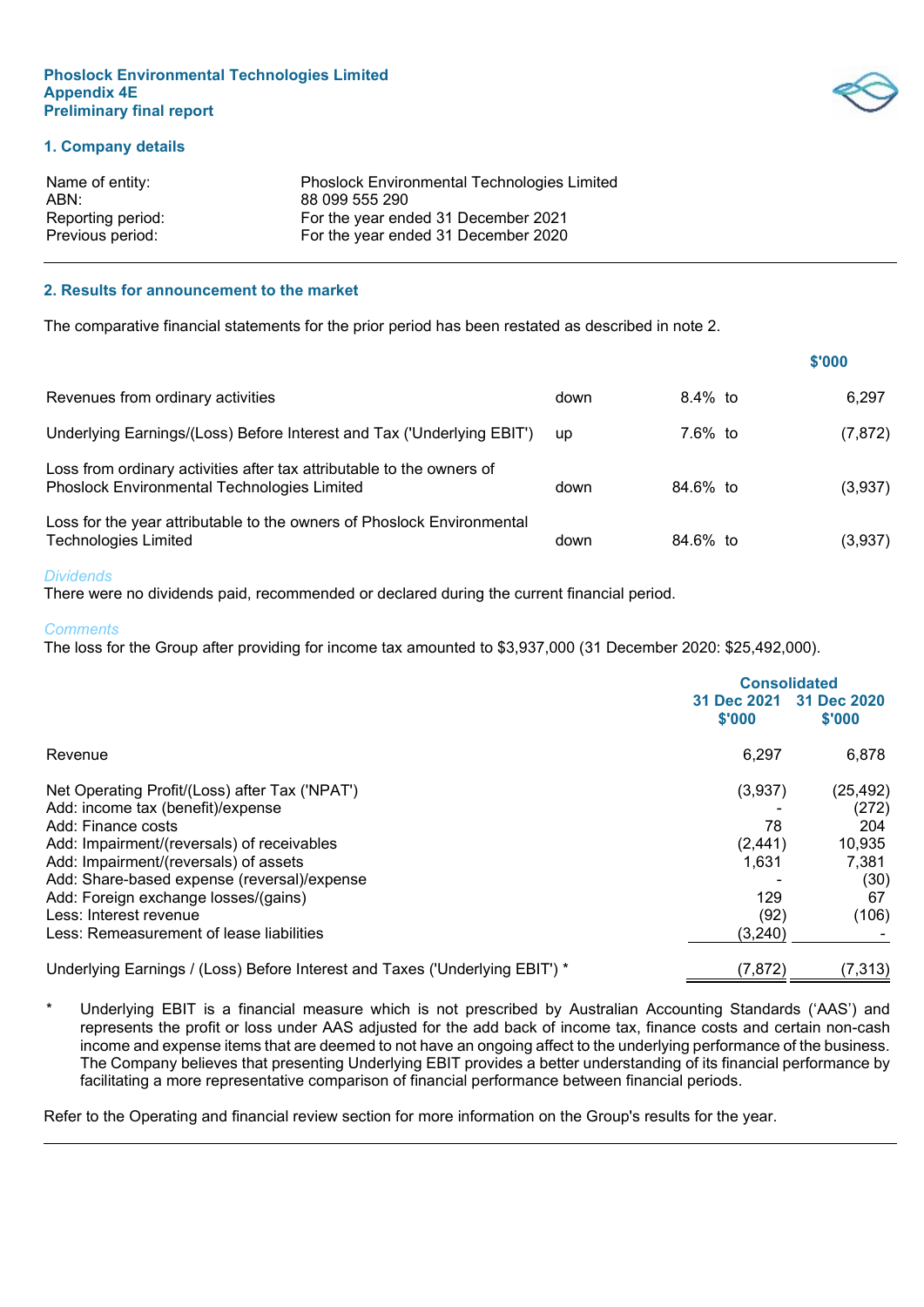## **3. Net tangible assets**

| <b>Reporting</b> | <b>Previous</b> |
|------------------|-----------------|
| period           | period          |
| <b>Cents</b>     | <b>Cents</b>    |

Net tangible assets per ordinary security and the control of the control of the 4.69 AM AM 4.69

The net tangible assets calculation does not include rights-of-use assets of \$322,000 (31 December 2020: \$165,000) but includes the lease liabilities of \$1,292,000 (31 December 2020: \$3,836,000).

## **4. Control gained over entities**

Name of entities **Incorporation** date

Phoslock Inc (USA – Delaware) 6 January 2021

## **5. Loss of control over entities**

Not applicable.

## **6. Dividends**

#### *Current period*

There were no dividends paid, recommended or declared during the current financial period.

#### *Previous period*

There were no dividends paid, recommended or declared during the previous financial period.

## **7. Dividend reinvestment plans**

Not applicable.

## **8. Details of associates and joint venture entities**

Not applicable.

## **9. Foreign entities**

*Details of origin of accounting standards used in compiling the report:*

Not applicable.

## **10. Audit qualification or review**

*Details of audit/review dispute or qualification (if any):*

The financial statements are in the process of being audited.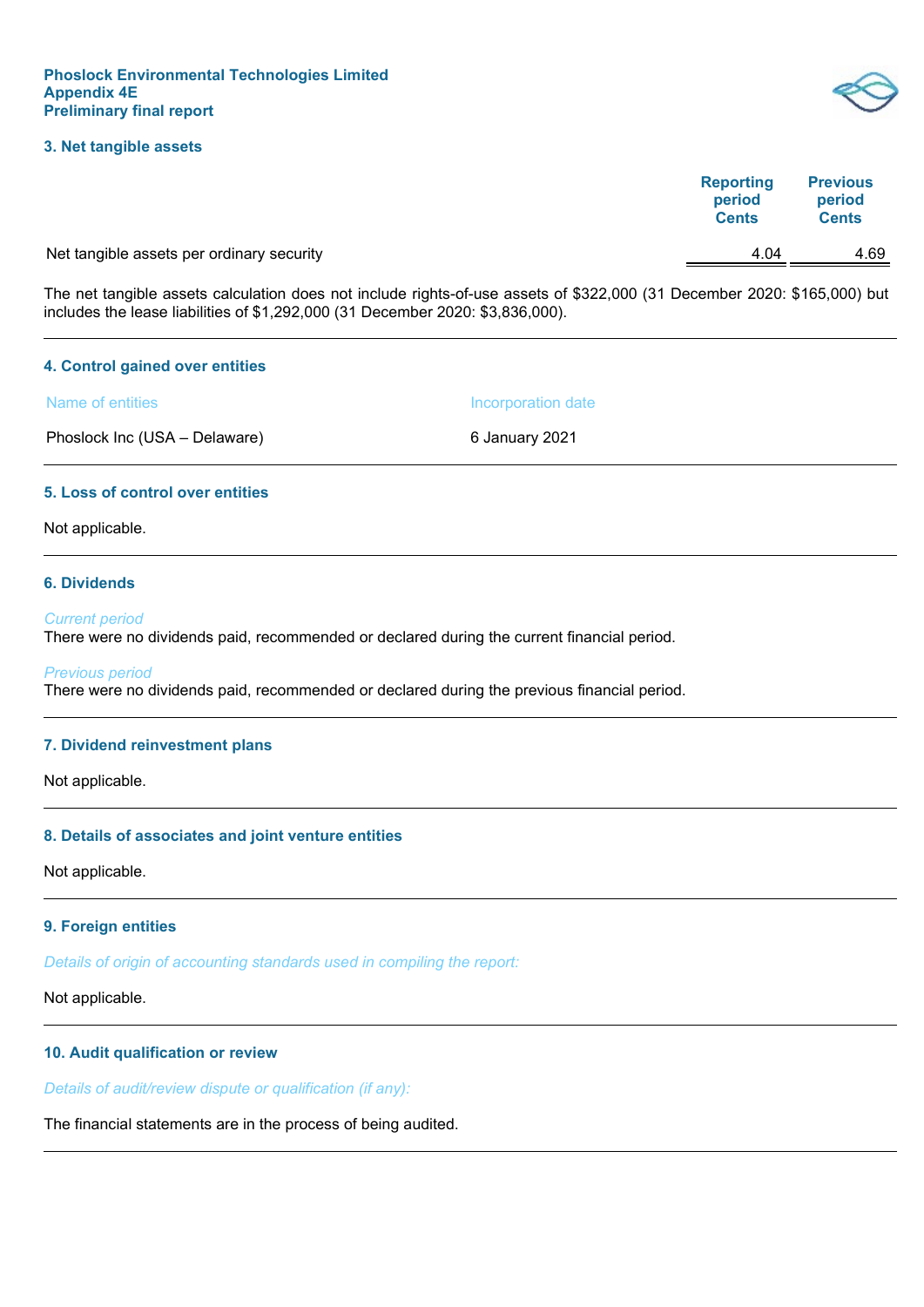

# **11. Attachments**

# *Details of attachments (if any):*

The Preliminary Final Report of Phoslock Environmental Technologies Limited for the year ended 31 December 2021 is attached.

# **12. Signed**

As authorised by the Board of Directors

Signed <u>2002</u>

Lachlan McKinnon Managing Director Melbourne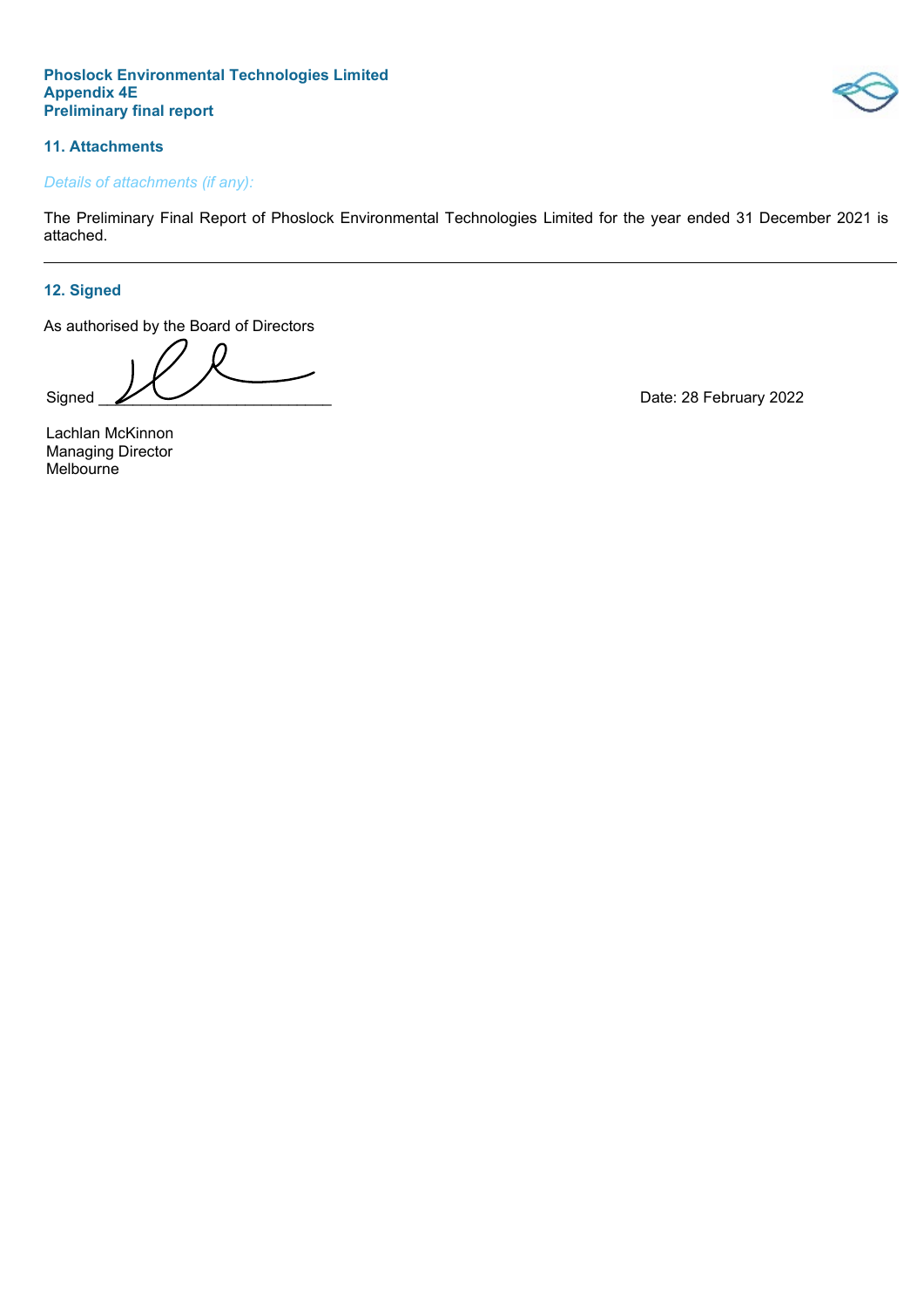

# **Phoslock Environmental Technologies Limited**

**ABN 88 099 555 290**

**Preliminary Final Report - 31 December 2021**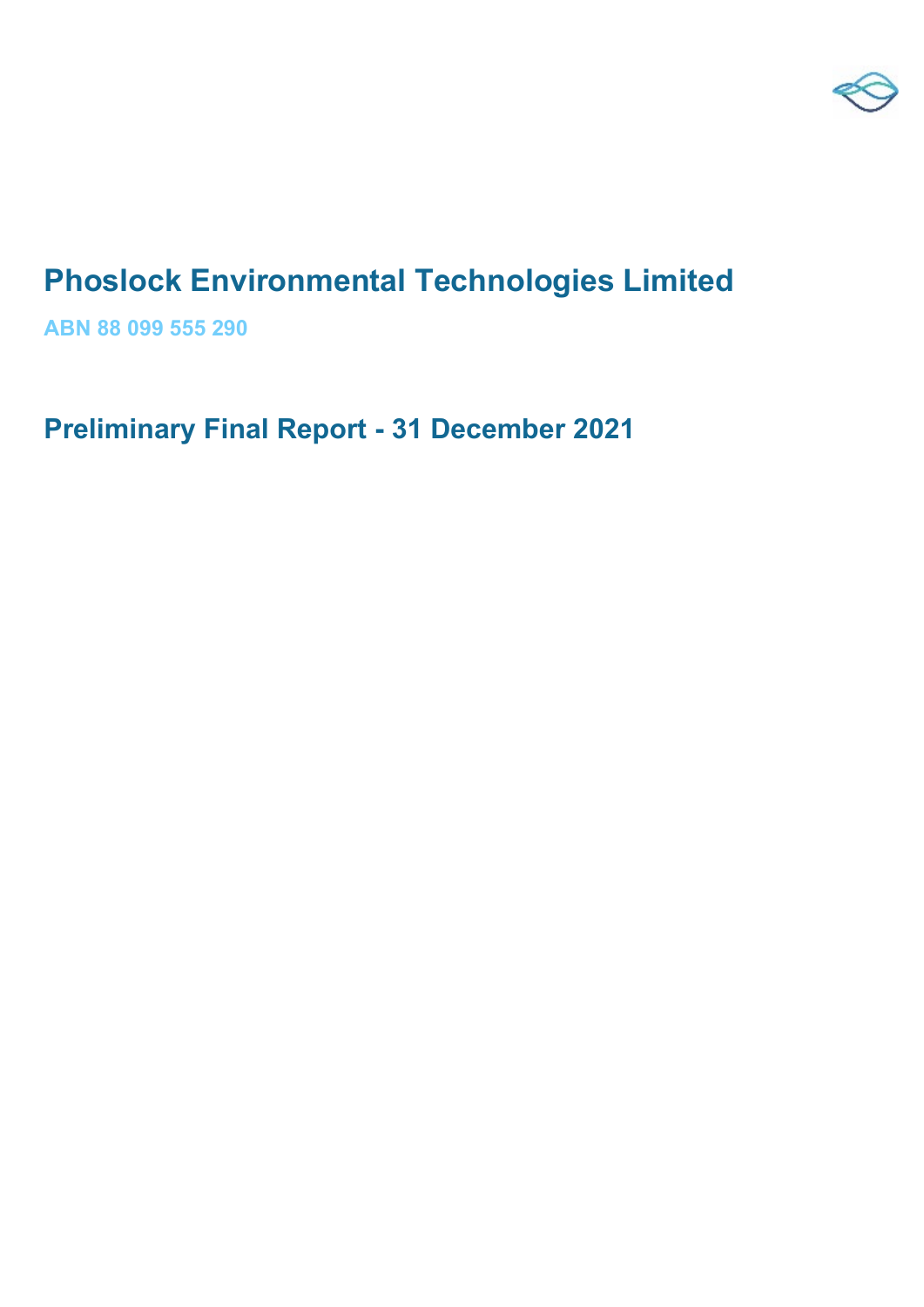## **Phoslock Environmental Technologies Limited Contents 31 December 2021**

Operating and financial review 2 Statement of profit or loss and other comprehensive income 4 Statement of financial position 5 Statement of changes in equity 6 Statement of cash flows 7 Notes to the financial statements 8

1

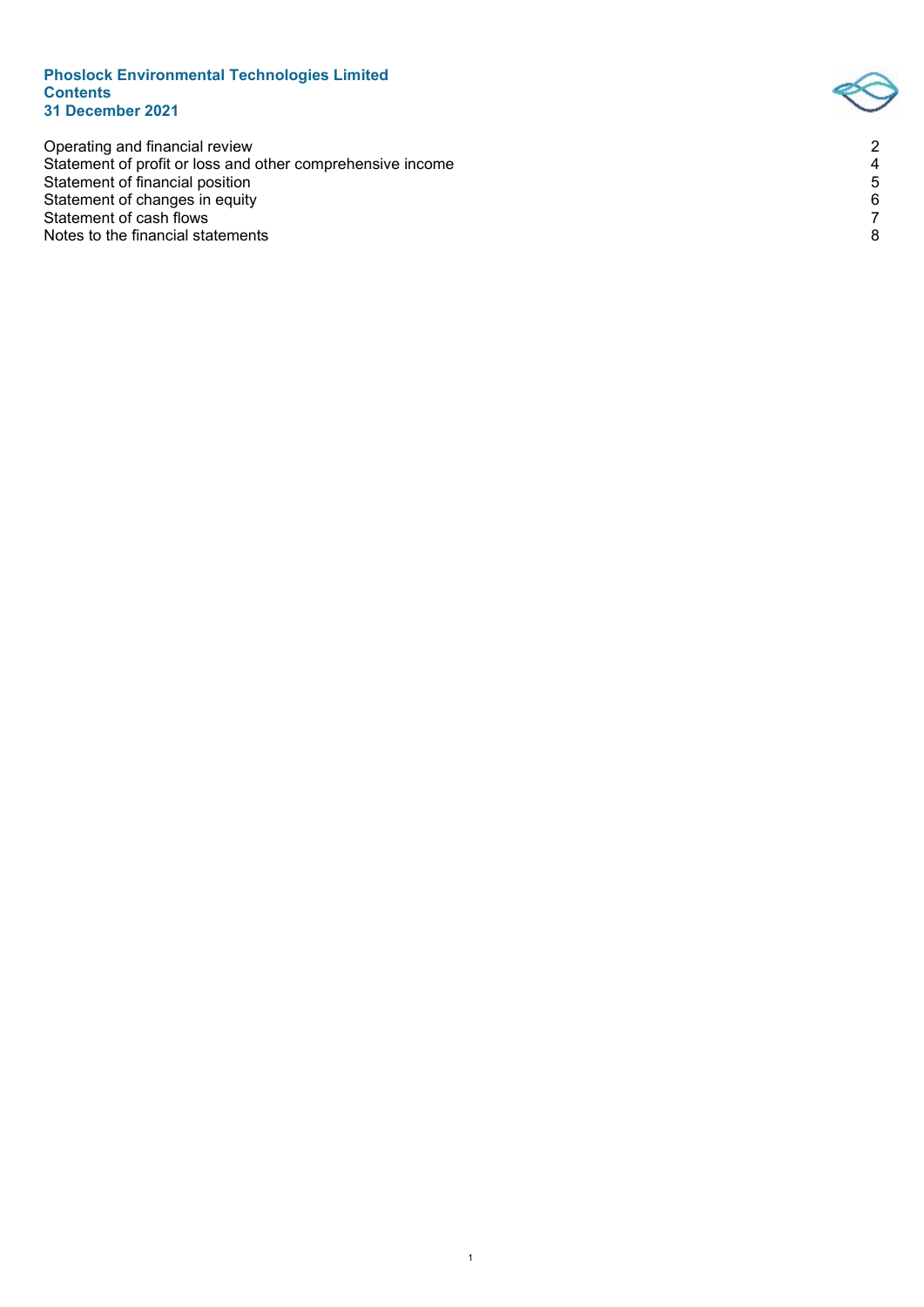## **Phoslock Environmental Technologies Limited Operating and financial review 31 December 2021**



## Operating results

Revenue for the period was \$6,297,000 down 8.4% on the \$6,878,000 generated in the prior corresponding period. Consistent with statements made at the first half of 2021, the business continued to face headwinds during the year as a result of COVIDrelated impacts which contributed to project delays and the continued priority given by government authorities to manage COVID related health initiatives.

Gross profit was \$3,586,000 for the full year (Full Year to 31 December 2020: \$4,103,000). The gross profit margin was 57% for the full year (Full Year to 31 December 2020: 60%). The gross profit margin was slightly down on prior corresponding period as a result of higher freight costs in the period partially offset by favourable pricing, particularly in Europe, and slightly lower project application costs.

Underlying EBIT for the year was a loss of \$7,872,000 compared to a loss of \$7,313,000 in the prior corresponding period. Lower sales volume / revenue flowing to gross margin was partially offset with lower operating expenses in the period. Following on from commentary at 30 June 2021, operating expenses were lower in the reporting period, however they remained relatively high as a result of continued expenditure on interim management and restructuring costs in China, ongoing legal expenses as a result of the fraud and mismanagement investigations, higher auditing costs consistent with the Board strategy to enable the Company to lift the suspension of trading on the ASX and consultancy costs relating to reviews of the R&D program and the Company's manufacturing/supply chain strategy. These reviews are well advanced.

NPAT for the Group for the full year amounted to a loss of \$3,937,000; (Full Year to 31 December 2020 restated: loss of \$25,492,000). The prior corresponding period included a number of non-cash adjustments to receivables, inventory, plant property & equipment and right of use assets (see notes to the accounts for FY 2020). As foreshadowed in Subsequent Events in the 2020 full year accounts, the 31 December 2021 reporting period includes non-cash adjustments to the right-of-use asset (leases) as a result of the Group signing a lease modification with its landlord in relation to the Zheijang Phoslock Environmental Technologies Ltd (China)('PETZ') factory. The modification reduced the lease term, square footage and overall cost and is part of the ongoing effort to right-size the business. The value of this adjustment was \$3,240,000.

As reported in early January 2022, the Company secured a settlement in relation to all outstanding receivables involving a former customer and related party in China, Beijing BHZQ Environmental Engineering Technology Co. Ltd ('BHZQ'). The settlement concluded all arbitration and court cases for claims and counterclaims initiated by PET or BHZQ against one another. Further details on this matter can be found below under the sub heading Impairment of Receivables.

The 2021 year includes the receipt of the Phase 1 payment (\$536,000) relating to works completed at Xingyun Lake in China. Given circumstances and uncertainties at the time, the receivable relating to the full payment for this work was impaired in the first half of the 2020 financial year. Although the part-payment was a positive outcome, payment for the balance of the project remains outstanding and the Company is yet to receive written confirmation of the receivable from the customer, or acknowledgment that it is past due, despite several requests to that effect.

Consistent with stated inventory accounting policy, within the 2021 period, updates were made to the Group's provision for impairment of finished goods, the details of which can be found in note 8 of these accounts.

Within the year, the business added to existing tax losses in Australia that will be utilised against profits in future periods.

## Cash Flows

Operating Cash Flow for the full year was a cash outflow of \$6,926,000 (Full Year to 31 December 2020: outflow of \$12,554,000), representing an improvement of \$5,628,000 during the year. Cash payments from customers for the year were \$8,766,000 (Full Year to 31 December 2020: \$6,130,000).

Cash payments to suppliers and employees for the full year were \$15,469,000 (Full Year to  31 December 2020: \$19,568,000). Receipts from customers came primarily from the previously announced contract to remediate Kralingse Plus Lake, in the city of Rotterdam, The Netherlands. The business also secured payments from a number of Australian customers including the Gold Coast council, Hydroscience in Brazil, Sepro in the USA and a number of smaller customers in China. Continued cash outflows associated with due diligence on the previously announced manufacturing footprint analysis and R&D activities were incurred FY 2021. Despite these outflows, the decrease in cash outflows vs the prior period relates primarily to lower employee payments and lower manufacturing related activity. The prior period included higher spending on inventory levels as a result of the manufacturing plant building safety stocks as insurance against possible COVID-related shutdowns. The 2021 period also included higher tax payments as the Company continued to resolve legacy tax issues identified in the accounting investigations.

New plant, equipment, and intangibles for the full year 2021 totalled \$51,000. This was mainly for the Chinese manufacturing facilities and fit out of the new Melbourne offices in South Yarra.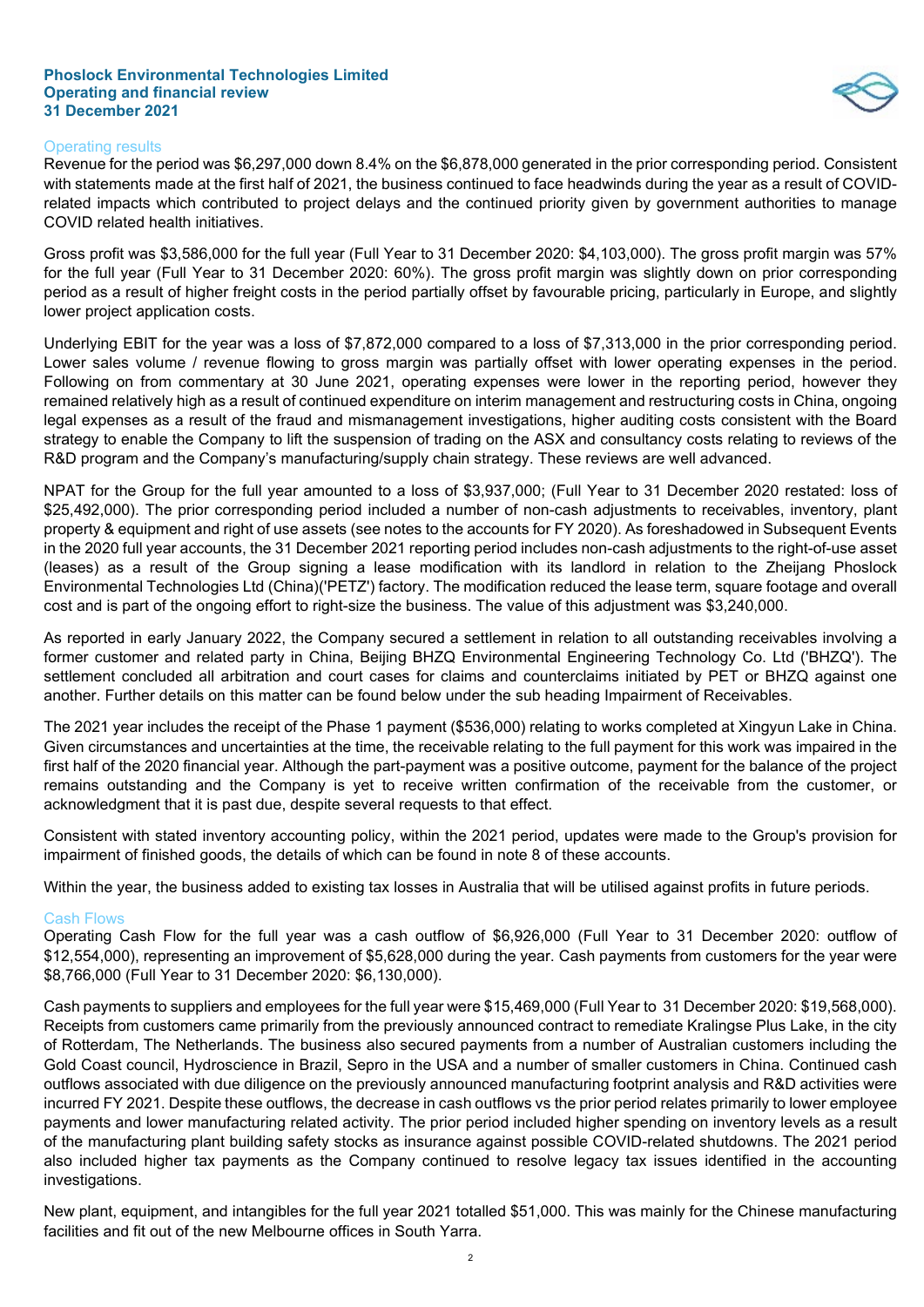## **Phoslock Environmental Technologies Limited Operating and financial review 31 December 2021**



## Financial position

Current assets of the Group as at 31 December 2021 were \$29,836,000 made up of cash (\$22,991,000); trade and other receivables (\$2,882,000) and inventories (\$3,305,000) and other assets (\$658,000).

Current liabilities of the Group as at 31 December 2021 were \$3,825,000 made up of trade / other payables, lease liabilities, employee liabilities and direct/indirect taxes payable.

The net assets of the Group were \$25,8714,000 as at 31 December 2021 (31 December 2020: \$29,647,000), a decrease of \$3,773,000 from 31 December 2020. Despite the net cash outflow of operating cash outflow of \$6,926,000 during the year, it was partially offset by the revised lease adjustments and restatement of receivables detailed above.

As a result, cash and cash equivalents increased to \$22,991,000 as at 31 December 2021 (31 December 2020: \$30,441,000).

The full year financial statements have been prepared on a going concern basis of accounting, which assumes, the continuity of normal business activities and the realisation of assets and the settlement of liabilities in the ordinary course of business, supported by the Group's strong cash position (as above) and net current asset position of \$26,011,000 as at 31 December 2021 (2020: \$32,514,000). At balance date, the Group had no external loan facilities.

Whilst the Group expects to utilise some of its available cash reserves to support its operating activities in the short term, and settle amounts relating to external advisor costs arising from the ongoing litigation as a result of the Board investigation, the Group's current cashflow forecasts indicate that the cash held by the Group will be sufficient to support its operating activities and pay creditors as and when they fall due for no less than 12 months from the date of this directors' report.

## Impairment of receivables

On 10 January 2022, the Group obtained a \$1,800,000 settlement of outstanding receivables and recognised a reversal equal to this amount as at 31 December 2021 (31 December 2020: loss of \$2,121,000). The amount was received in two equal instalments in mid-January 2022 and mid-February 2022.

As noted in the 31 December 2020 financial statements, the Group identified an amount of A\$349,000 in accounts payable, which related to a contractual obligation to pay a third party connected with transactions under investigation. The contract was characterised as labour services connected to the Xingyun Lake Project. Due to concerns regarding the interdependency of the contracts related to the Xingyun Lake Project, management concluded that the recoverability of outstanding accounts receivable in relation to this contract was uncertain, notwithstanding that the terms of the Xingyun Lake contract did not require payment until 31 March 2021. Management therefore concluded to impair the outstanding balance recognising an allowance for expected credit losses of \$6,403,000 as at 31 December 2020 in relation to this contract.

Within the current year, the Company received the Phase 1 payment (\$536,000) relating to works completed at Xingyun Lake. The part payment resulted in a partial write back of the impairment provision maintained at 31 December 2020. Although this recent part-payment is a positive outcome, it is for initial work, not the bulk of the project application. The Company is yet to receive written confirmation of the receivable from the customer, or acknowledgment that it is past due, despite several requests to that effect.

At around the same time, the Company extinguished the contractual obligation to pay the third party connected to the Xingyun Lake Project. This resulted in a write back of an accounts payable provision of A\$349,000 as a credit to the profit or loss account "other income", in accordance with accounting standards.

Notwithstanding the release of the contractual obligation, it remains management's judgment that the recoverability of outstanding accounts receivable for Xingyun Lake continues to be uncertain and the impairment provision remains.

The Company remains in constant contact with Xingyun Lake officials to secure payment. Recently, officials of the lake have made preliminary overtures to reach agreement on a payment plan. These types of overtures in the past have borne little fruit. Should the Lake officials agree to a payment plan and demonstrate a consistency of payment to the plan, management will assess its judgement on the balance of that receivable in line with the Group policy.

Both of these transactions have been treated as other income items as they are deemed to not have an ongoing affect on the underlying performance of the business. Management believes that presenting Underlying EBIT provides a better understanding of its financial performance by facilitating a more representative comparison of financial performance between financial periods.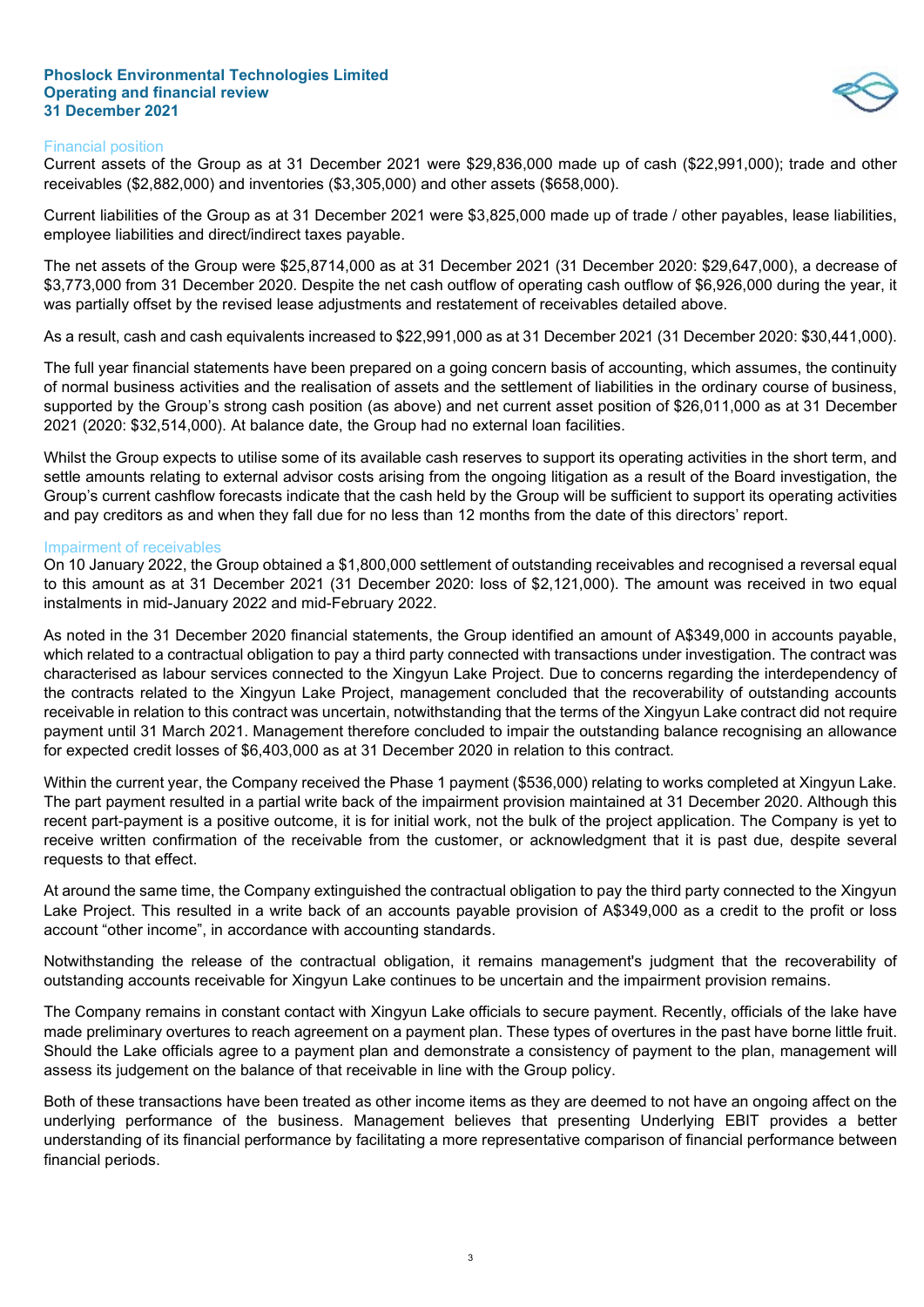## **Phoslock Environmental Technologies Limited Statement of profit or loss and other comprehensive income For the year ended 31 December 2021**



|                                                                                                                                |             | <b>Consolidated</b>   |                                          |
|--------------------------------------------------------------------------------------------------------------------------------|-------------|-----------------------|------------------------------------------|
|                                                                                                                                | <b>Note</b> | 31 Dec 2021<br>\$'000 | 31 Dec 2020<br><b>Restated</b><br>\$'000 |
| <b>Revenue</b>                                                                                                                 |             |                       |                                          |
| Sales revenue                                                                                                                  |             | 6,297                 | 6,878                                    |
| Cost of sales                                                                                                                  |             | (2,711)               | (2, 775)                                 |
| Gross profit                                                                                                                   |             | 3,586                 | 4,103                                    |
| Other income                                                                                                                   | 5           | 3,822                 | 298                                      |
| Interest revenue calculated using the effective interest method                                                                |             | 92                    | 106                                      |
| <b>Expenses</b>                                                                                                                |             |                       |                                          |
| <b>Distribution</b>                                                                                                            |             | (121)                 | (98)                                     |
| Marketing                                                                                                                      |             | (202)                 | (330)                                    |
| Occupancy<br>Director, listing and professional fees                                                                           |             | (82)<br>(6, 598)      | (342)<br>(4, 124)                        |
| Administration                                                                                                                 |             | (5, 166)              | (6,887)                                  |
| Reversals/(impairment) of receivables                                                                                          | 7           | 2,441                 | (10, 935)                                |
| Reversals/(impairment) of assets                                                                                               | 6           | (1,631)               | (7, 381)                                 |
| Share-based expense reversal                                                                                                   |             |                       | 30                                       |
| Finance costs                                                                                                                  | 6           | (78)                  | (204)                                    |
| Loss before income tax benefit                                                                                                 |             | (3,937)               | (25, 764)                                |
| Income tax benefit                                                                                                             |             |                       | 272                                      |
| Loss after income tax benefit for the year attributable to the owners of<br><b>Phoslock Environmental Technologies Limited</b> |             | (3,937)               | (25, 492)                                |
| <b>Other comprehensive income</b>                                                                                              |             |                       |                                          |
| Items that may be reclassified subsequently to profit or loss                                                                  |             |                       |                                          |
| Foreign currency translation                                                                                                   |             | 107                   | 408                                      |
| Other comprehensive income for the year, net of tax                                                                            |             | 107                   | 408                                      |
| Total comprehensive income for the year attributable to the owners of<br><b>Phoslock Environmental Technologies Limited</b>    |             | (3,830)               | (25,084)                                 |
|                                                                                                                                |             | <b>Cents</b>          | <b>Cents</b>                             |
| Basic earnings per share<br>Diluted earnings per share                                                                         | 18<br>18    | (6.30)<br>(6.30)      | (4.21)<br>(4.21)                         |

Refer to note 2 for detailed information on Restatement of comparatives.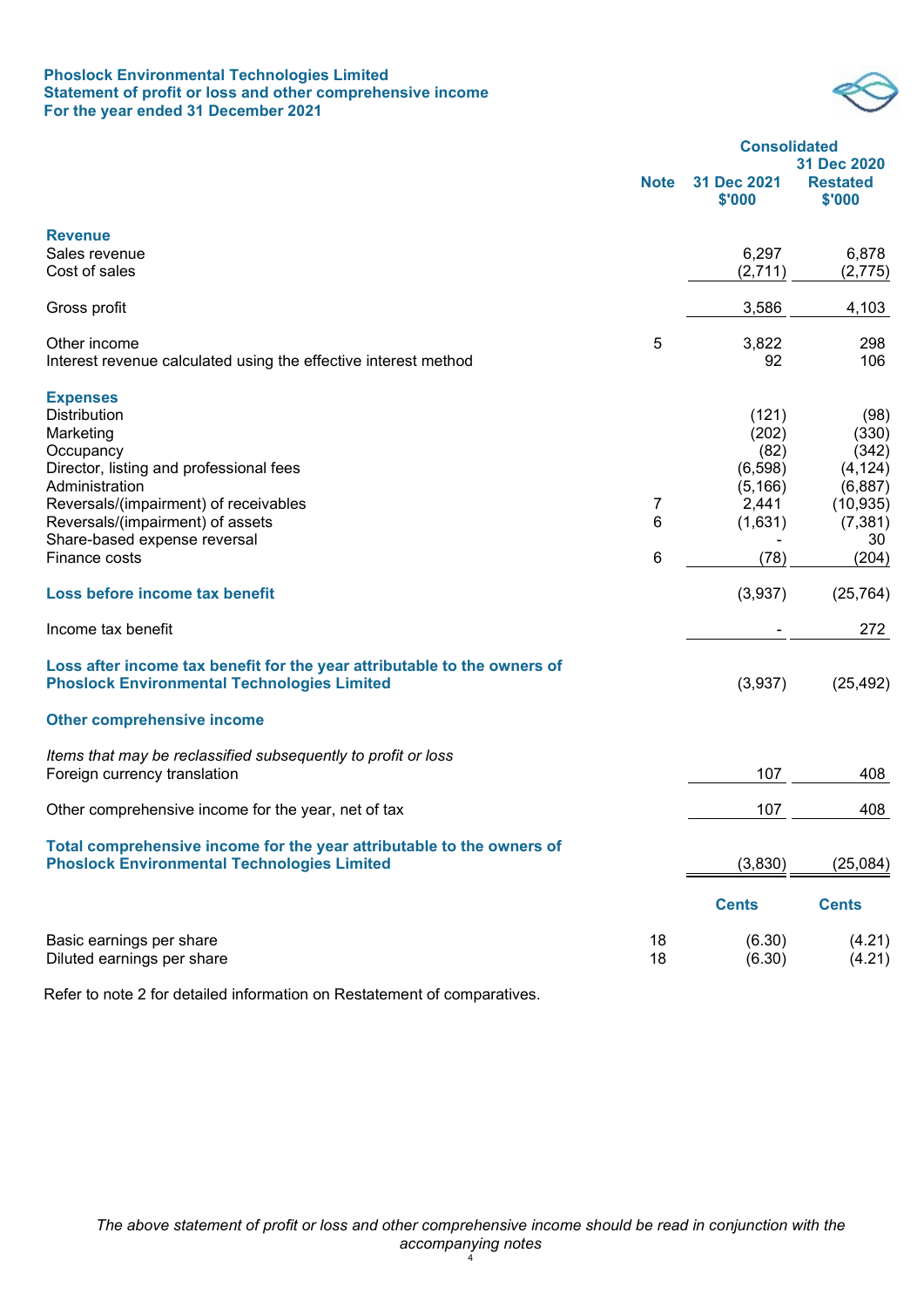## **Phoslock Environmental Technologies Limited Statement of financial position As at 31 December 2021**



|                                  | <b>Note</b> | 31 Dec 2021<br>\$'000 | <b>Consolidated</b><br>31 Dec 2020<br><b>Restated</b><br>\$'000 | 31 Dec 2019<br><b>Restated</b><br>\$'000 |
|----------------------------------|-------------|-----------------------|-----------------------------------------------------------------|------------------------------------------|
| <b>Assets</b>                    |             |                       |                                                                 |                                          |
| <b>Current assets</b>            |             |                       |                                                                 |                                          |
| Cash and cash equivalents        |             | 22,991                | 30,441                                                          | 14,959                                   |
| Trade and other receivables      | 7           | 2,882                 | 2,726                                                           | 12,443                                   |
| Inventories                      | 8           | 3,305                 | 3,959                                                           | 4,726                                    |
| Other                            |             | 658                   | 331                                                             | 723                                      |
| <b>Total current assets</b>      |             | 29,836                | 37,457                                                          | 32,851                                   |
| <b>Non-current assets</b>        |             |                       |                                                                 |                                          |
| Property, plant and equipment    | 9           | 15                    | 73                                                              | 1,566                                    |
| Right-of-use assets              | 10          | 322                   | 165                                                             | 699                                      |
| Intangibles                      | 11          | 241                   | 187                                                             | 184                                      |
| Total non-current assets         |             | 578                   | 425                                                             | 2,449                                    |
| <b>Total assets</b>              |             | 30,414                | 37,882                                                          | 35,300                                   |
| <b>Liabilities</b>               |             |                       |                                                                 |                                          |
| <b>Current liabilities</b>       |             |                       |                                                                 |                                          |
| Trade and other payables         |             | 3,023                 | 3,659                                                           | 7,657                                    |
| Lease liabilities                | 12          | 520                   | 544                                                             | 352                                      |
| Income tax                       |             |                       | 444                                                             | 708                                      |
| Employee benefits                |             | 282                   | 296                                                             | 549                                      |
| <b>Total current liabilities</b> |             | 3,825                 | 4,943                                                           | 9,266                                    |
| <b>Non-current liabilities</b>   |             |                       |                                                                 |                                          |
| Lease liabilities                | 12          | 772                   | 3,292                                                           | 326                                      |
| Other                            |             |                       |                                                                 | 19                                       |
| Total non-current liabilities    |             | 772                   | 3,292                                                           | 345                                      |
| <b>Total liabilities</b>         |             | 4,597                 | 8,235                                                           | 9,611                                    |
| <b>Net assets</b>                |             | 25,817                | 29,647                                                          | 25,689                                   |
| <b>Equity</b>                    |             |                       |                                                                 |                                          |
| Issued capital                   | 13          | 92,398                | 92,398                                                          | 63,326                                   |
| Reserves                         | 14          | 1,092                 | 985                                                             | 607                                      |
| <b>Accumulated losses</b>        |             | (67, 673)             | (63, 736)                                                       | (38, 244)                                |
| <b>Total equity</b>              |             | 25,817                | 29,647                                                          | 25,689                                   |

Refer to note 4 for detailed information on Restatement of comparatives.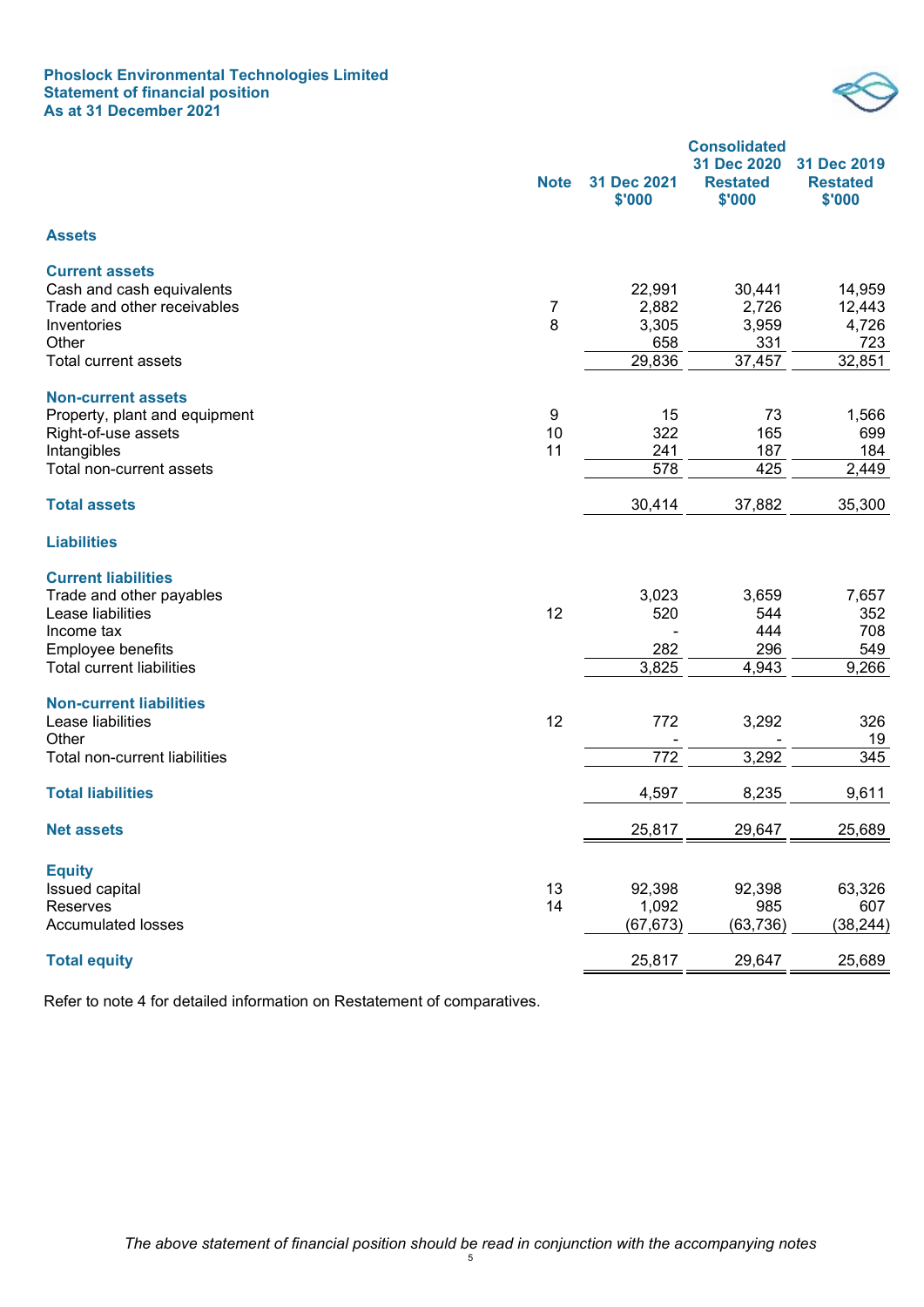## **Phoslock Environmental Technologies Limited Statement of changes in equity For the year ended 31 December 2021**



| <b>Consolidated</b>                                                                                                                                | <b>Issued</b><br>capital<br>\$'000 | <b>Option</b><br><b>reserves</b><br>\$'000 | <b>Foreign</b><br>currency<br>translation<br><b>reserves</b><br>\$'000 | <b>Accumulated</b><br><b>losses</b><br>\$'000 | <b>Total equity</b><br>\$'000 |
|----------------------------------------------------------------------------------------------------------------------------------------------------|------------------------------------|--------------------------------------------|------------------------------------------------------------------------|-----------------------------------------------|-------------------------------|
| Balance at 1 January 2020                                                                                                                          | 63,387                             | 30                                         | 577                                                                    | (38, 237)                                     | 25,757                        |
| Restatement of comparatives (note 2)                                                                                                               | (61)                               |                                            |                                                                        | (7)                                           | (68)                          |
| Balance at 1 January 2020 - restated                                                                                                               | 63,326                             | 30                                         | 577                                                                    | (38, 244)                                     | 25,689                        |
| Loss after income tax benefit for the year<br>Other comprehensive income for the year, net<br>of tax                                               |                                    |                                            | 408                                                                    | (25, 492)                                     | (25, 492)<br>408              |
| Total comprehensive income for the year                                                                                                            |                                    |                                            | 408                                                                    | (25, 492)                                     | (25,084)                      |
| Transactions with owners in their capacity as<br>owners:<br>Contributions of equity, net of transaction costs<br>(note 13)<br>Share-based payments | 29,072                             | (30)                                       |                                                                        |                                               | 29,072<br>(30)                |
| Balance at 31 December 2020                                                                                                                        | 92,398                             |                                            | 985                                                                    | (63, 736)                                     | 29,647                        |

| <b>Consolidated</b>                                                                        | <b>Issued</b><br>capital<br>\$'000 | <b>Option</b><br><b>reserves</b><br>\$'000 | <b>Foreign</b><br>currency<br>translation<br><b>reserves</b><br>\$'000 | <b>Accumulated</b><br><b>losses</b><br>\$'000 | <b>Total equity</b><br>\$'000 |
|--------------------------------------------------------------------------------------------|------------------------------------|--------------------------------------------|------------------------------------------------------------------------|-----------------------------------------------|-------------------------------|
| Balance at 1 January 2021                                                                  | 92,398                             |                                            | 985                                                                    | (63, 736)                                     | 29,647                        |
| Loss after income tax expense for the year<br>Other comprehensive income for the year, net |                                    |                                            |                                                                        | (3,937)                                       | (3,937)                       |
| of tax                                                                                     |                                    |                                            | 107                                                                    |                                               | 107                           |
| Total comprehensive income for the year                                                    |                                    |                                            | 107                                                                    | (3,937)                                       | (3,830)                       |
| Balance at 31 December 2021                                                                | 92,398                             |                                            | 1,092                                                                  | (67, 673)                                     | 25,817                        |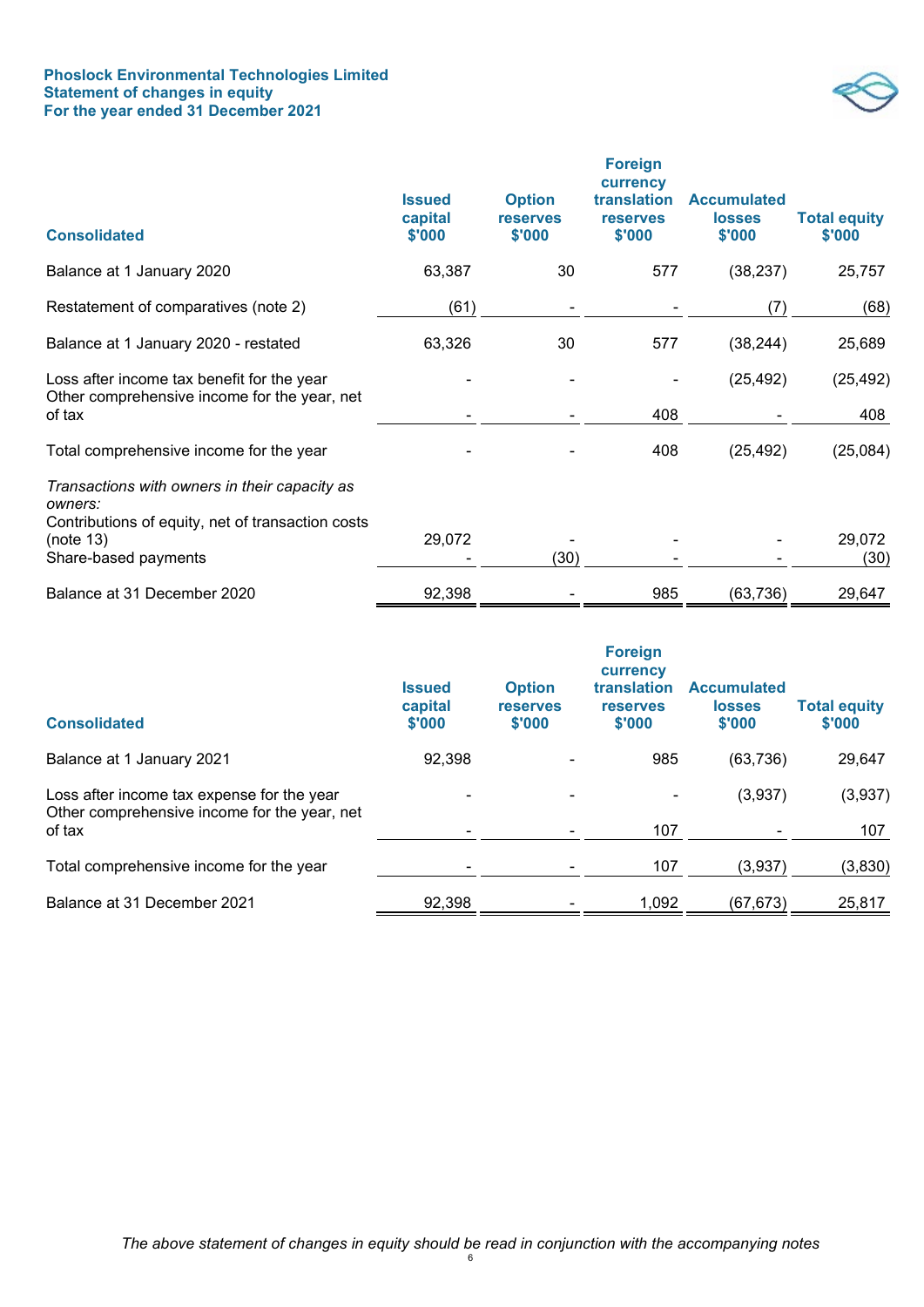## **Phoslock Environmental Technologies Limited Statement of cash flows For the year ended 31 December 2021**



|                                                                  |             | <b>Consolidated</b>   |                       |
|------------------------------------------------------------------|-------------|-----------------------|-----------------------|
|                                                                  | <b>Note</b> | 31 Dec 2021<br>\$'000 | 31 Dec 2020<br>\$'000 |
| <b>Cash flows from operating activities</b>                      |             |                       |                       |
| Receipts from customers (inclusive of GST)                       |             | 8,766                 | 6,130                 |
| Receipts from research and development grant and other income    |             | 215                   | 620                   |
| Payments to suppliers and employees (inclusive of GST)           |             | (15, 469)             | (19, 568)             |
| Interest received                                                |             | 87                    | 106                   |
| Interest and other finance costs paid                            |             |                       | (1)<br>159            |
| Income taxes refunded/(paid)                                     |             | (525)                 |                       |
| Net cash used in operating activities                            |             | (6,926)               | (12, 554)             |
| <b>Cash flows from investing activities</b>                      |             |                       |                       |
| Payments for property, plant and equipment                       | 9           | (51)                  | (31)                  |
| Payments for intangibles                                         | 11          | (92)                  | (21)                  |
| Proceeds from disposal of property, plant and equipment          |             | 2                     |                       |
| Net cash used in investing activities                            |             | (141)                 | (52)                  |
| <b>Cash flows from financing activities</b>                      |             |                       |                       |
| Proceeds from issue of shares                                    | 13          |                       | 30,004                |
| Share issue transaction costs                                    |             |                       | (932)                 |
| Repayment of lease liabilities                                   |             | (480)                 | (1, 113)              |
| Net cash from/(used in) financing activities                     |             | (480)                 | 27,959                |
| Net increase/(decrease) in cash and cash equivalents             |             | (7, 547)              | 15,353                |
| Cash and cash equivalents at the beginning of the financial year |             | 30,441                | 14,959                |
| Effects of exchange rate changes on cash and cash equivalents    |             | 97                    | 129                   |
| Cash and cash equivalents at the end of the financial year       |             | 22,991                | 30,441                |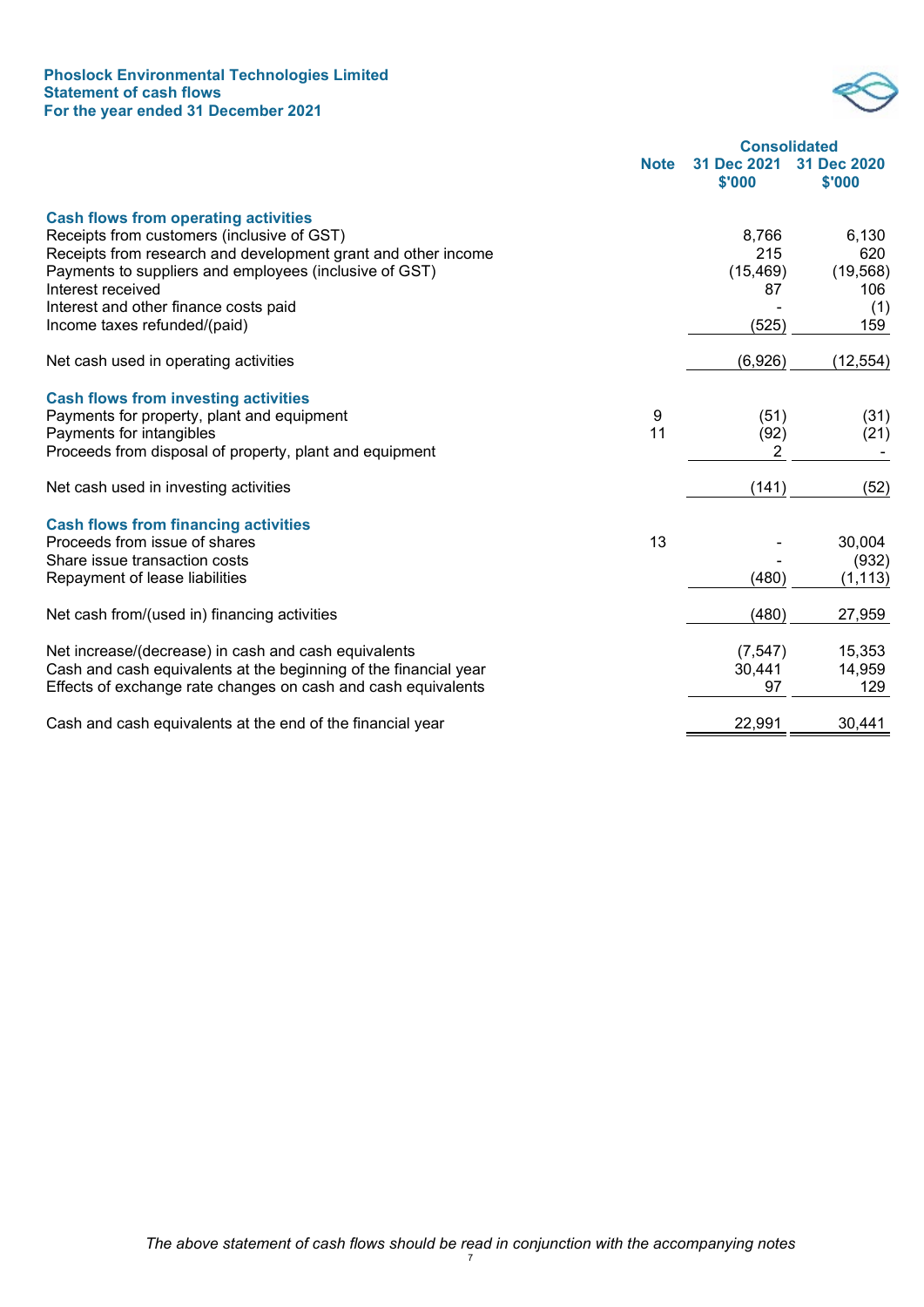## **Note 1. General information**

The financial statements cover Phoslock Environmental Technologies Limited as a Group consisting of Phoslock Environmental Technologies Limited and the entities it controlled at the end of, or during, the year. The financial statements are presented in Australian dollars, which is Phoslock Environmental Technologies Limited's functional and presentation currency.

Phoslock Environmental Technologies Limited is a listed public company limited by shares, incorporated and domiciled in Australia. Its registered office and principal place of business is:

Unit D Level 2, Como Centre 650 Chapel Street South Yarra Victoria 3141

## **Note 2. Restatement of comparatives**

During the year the Group continued to undertake a review of its financial position and financial performance in order to identify, quantify and account for transactions connected with previously disclosed accounting irregularities. The process also included a review of prior period accounting transactions and judgments dating back to 2017. Consequently, the Company identified accounting errors made in prior periods and amended previous accounting estimates and judgements, which are detailed below.

Where appropriate, the Group has restated prior period comparatives in relation to these matters.

In respect to prior periods, the Group has made the following adjustments which impact:

- the comparative statement of financial position as at 31 December 2019 and 31 December 2020;
- the opening statement of financial position of the comparative period as at 31 December 2019; and
- the comparative statement of profit or loss and other comprehensive income of the Group for the year ended 31 December 2020 and 31 December 2019.

The following adjustments were made:

- (1) An error was found in the initial estimate arising from the finalisation of analysis by the Group's tax advisors with respect to payroll tax associated with the vesting of options issued to employees for 31 December 2019 and prior. The initial estimate was made in 31 December 2020 and has been corrected in the same period.
- (2) De-recognition of a liability for the opening balance 31 December 2019 to correct for a duplicate intercompany invoice input in error. The transaction related to an intercompany transaction between the Company's UK subsidiary and parent made in 2016.
- (3) To record amortisation expense for Patents to be in line with the Company's Intangible Assets (Patents) Accounting policy for transactions dating back to 2017.
- (4) De-recognition of a prepayment held as at 31 December 2019 and recognition of an expense for the period ended 31 December 2019 related to the registration of the Phoslock® product under the EU's REACH program. REACH is the European system for the registration of chemical substances without which substances such as Phoslock can't be manufactured, imported or sold in the EU.
- (5) The Company has become aware that 610,000 ordinary shares in the Company were invalidly issued to one of its wholly-owned subsidiaries in 2017 and 2019. These transactions have been accounted for and adjusted accordingly to reflect that the purported issue was void.
- (6) De-recognition of an overprovision for income tax in China tax at 31 December 2020 which should have been written back in that year.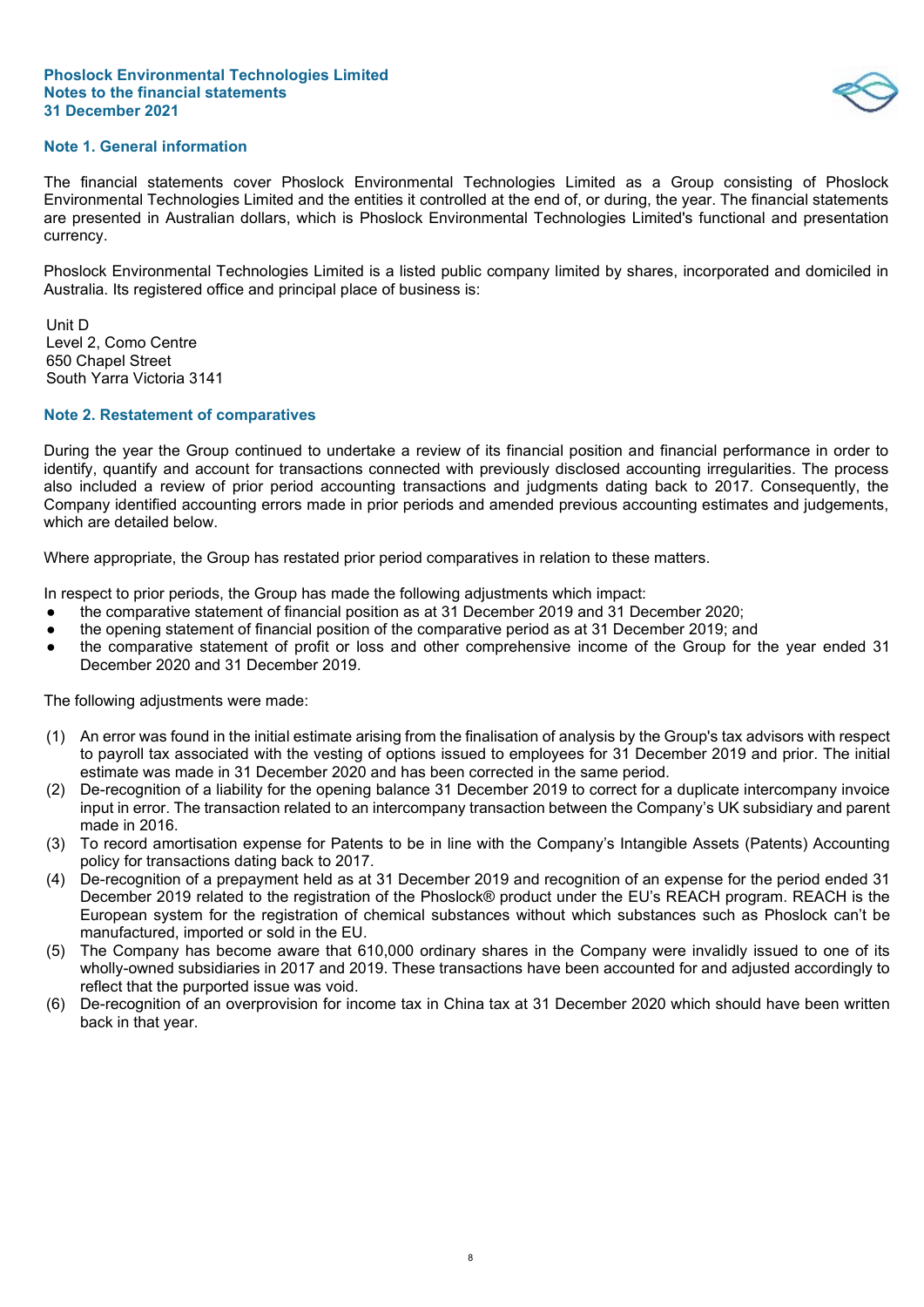

# **Note 2. Restatement of comparatives (continued)**

The effects of these adjustments and the impact on the Statement of Financial Position and the Statement of Profit or Loss and Other Comprehensive Income for the 31 December 2020 comparative period and 31 December 2019 opening statement of financial position were as follows:

|                                                                                              |                                                                                                               |                 | As at 31 December 2020                                                                            |                        |                                                   |                                                         |                                              |                                                                   |  |
|----------------------------------------------------------------------------------------------|---------------------------------------------------------------------------------------------------------------|-----------------|---------------------------------------------------------------------------------------------------|------------------------|---------------------------------------------------|---------------------------------------------------------|----------------------------------------------|-------------------------------------------------------------------|--|
|                                                                                              | <b>Liabilities</b><br><b>Assets</b><br>(increase) /<br>increase<br>(decrease)<br>decrease<br>\$'000<br>\$'000 |                 | Profit<br><b>Equity</b><br>(increase) /<br>increase<br>decrease<br>(decrease)<br>\$'000<br>\$'000 |                        | <b>Assets</b><br>increase<br>(decrease)<br>\$'000 | <b>Liabilities</b><br>(increase).<br>decrease<br>\$'000 | Equity<br>(increase) /<br>decrease<br>\$'000 | <b>Retained</b><br>earnings<br>increase /<br>(decrease)<br>\$'000 |  |
| Adjustment 1<br>Adjustment 2<br>Adjustment 3<br>Adjustment 4<br>Adjustment 5<br>Adjustment 6 | (22)<br>(58)<br>(61)                                                                                          | 87<br>69<br>159 | (87)<br>(69)<br>22<br>58<br>61<br>(159)                                                           | 87<br>(10)<br>6<br>159 | (12)<br>(64)<br>(61)<br>۰                         | 69<br>$\overline{\phantom{0}}$                          | (69)<br>12<br>64<br>61                       | 69<br>(12)<br>(64)                                                |  |
|                                                                                              | (141)                                                                                                         | 315             | (174)                                                                                             | 242                    | (137)                                             | 69                                                      | 68                                           | (7)                                                               |  |

The effects of these adjustments on the statement of profit or loss on the comparative period 30 June 2020 and year ended 31 December 2020 were as follows:

|              |                                              | Year ended 31 December 2020                         |                                                           |                                                                  |                                               | Year ended 31 December 2019                        |                                                           |                                                                  |  |
|--------------|----------------------------------------------|-----------------------------------------------------|-----------------------------------------------------------|------------------------------------------------------------------|-----------------------------------------------|----------------------------------------------------|-----------------------------------------------------------|------------------------------------------------------------------|--|
|              | Revenue<br>increase /<br>(decrease<br>\$'000 | Gross profit<br>increase) /<br>(decrease)<br>\$'000 | Operating<br>profit<br>increase /<br>(decrease)<br>\$'000 | <b>Profit after</b><br>tax<br>increase /<br>(decrease)<br>\$'000 | Revenue<br>increase /<br>(decrease)<br>\$'000 | Gross profit<br>increase /<br>(decrease)<br>\$'000 | Operating<br>profit<br>increase /<br>(decrease)<br>\$'000 | <b>Profit after</b><br>tax<br>increase /<br>(decrease)<br>\$'000 |  |
| Adjustment 1 |                                              |                                                     | 87                                                        | 87                                                               |                                               |                                                    |                                                           |                                                                  |  |
| Adjustment 2 |                                              |                                                     |                                                           |                                                                  |                                               |                                                    | 69                                                        | 69                                                               |  |
| Adjustment 3 |                                              |                                                     | (10)                                                      | (10)                                                             |                                               |                                                    | (12)                                                      | (12)                                                             |  |
| Adjustment 4 |                                              |                                                     | 6                                                         | 6                                                                |                                               |                                                    | (64)                                                      | (64)                                                             |  |
| Adjustment 5 |                                              |                                                     |                                                           |                                                                  |                                               |                                                    |                                                           |                                                                  |  |
| Adjustment 6 |                                              |                                                     |                                                           | 159                                                              |                                               |                                                    |                                                           |                                                                  |  |
|              |                                              |                                                     | 83                                                        | 242                                                              |                                               |                                                    |                                                           |                                                                  |  |
|              |                                              |                                                     |                                                           |                                                                  |                                               |                                                    |                                                           |                                                                  |  |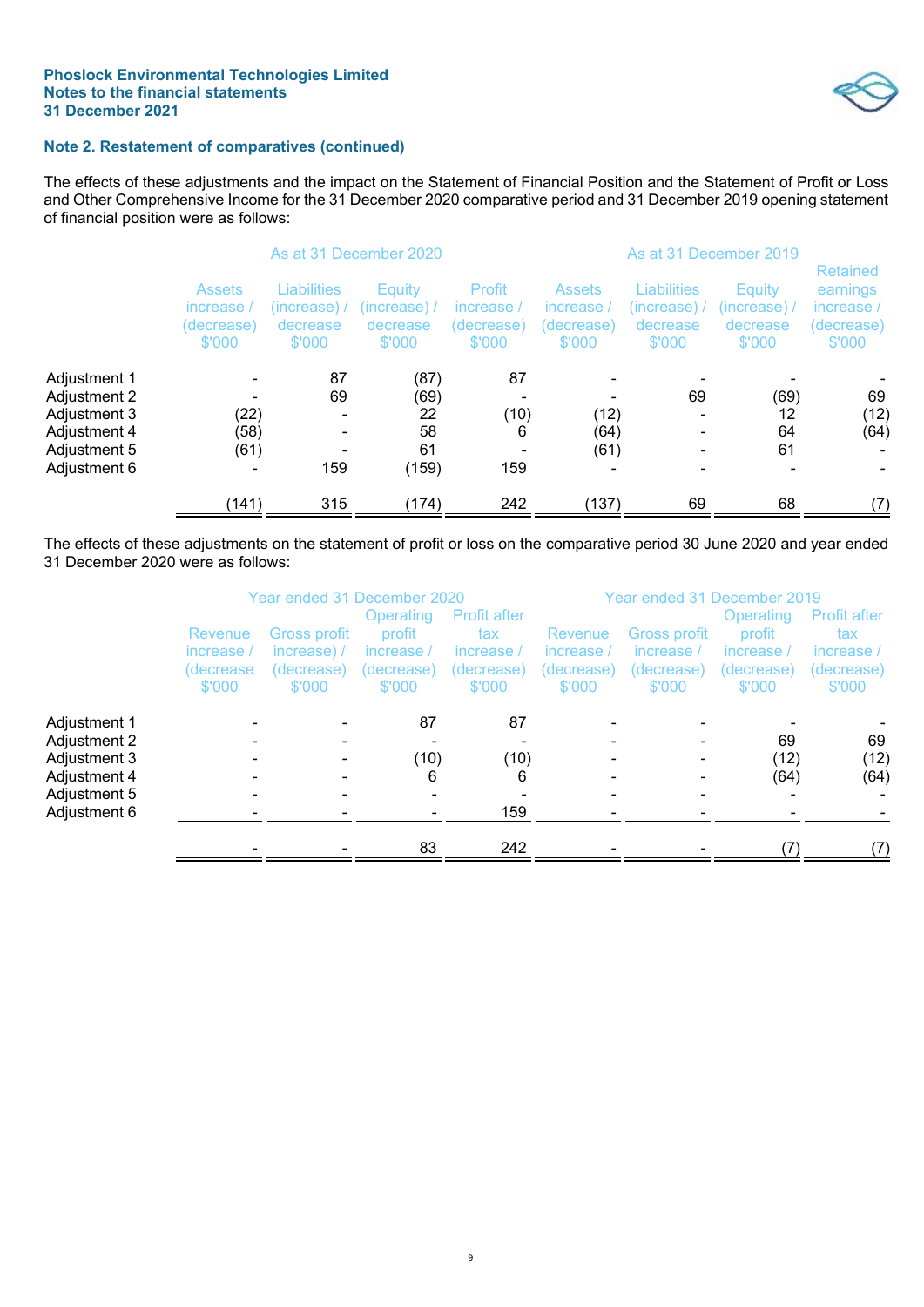

# **Note 2. Restatement of comparatives (continued)**

These transactions have been corrected by restating each of the affected financial statement line items for the prior periods as follows:

| <b>Consolidated statement of</b><br>financial position                                                           | 31-Dec-20<br><b>Reported</b><br>\$'000 | Increase/<br>(decrease)<br>\$'000 | 31-Dec-20<br><b>Restated</b><br>\$'000 | 31-Dec-19<br><b>Reported</b><br>\$'000 | Increase/<br>(decrease)<br>\$'000 | 31-Dec-19<br><b>Restated</b><br>\$'000 |
|------------------------------------------------------------------------------------------------------------------|----------------------------------------|-----------------------------------|----------------------------------------|----------------------------------------|-----------------------------------|----------------------------------------|
| <b>Assets</b>                                                                                                    |                                        |                                   |                                        |                                        |                                   |                                        |
| <b>Current assets</b><br>Cash and cash equivalents<br>Trade and other receivables<br>Inventories<br>Other assets | 30,441<br>2,726<br>3,959<br>450        | (119)                             | 30,441<br>2,726<br>3,959<br>331        | 14,959<br>12,443<br>4,726<br>848       | (125)                             | 14,959<br>12,443<br>4,726<br>723       |
| Non-current assets<br>Property, plant and equipment<br>Right-of-use assets<br>Intangibles<br>Total assets        | 73<br>165<br>209<br>38,023             | (22)<br>(141)                     | 73<br>165<br>187<br>37,882             | 1,566<br>699<br>196<br>35,437          | (12)<br>(137)                     | 1,566<br>699<br>184<br>35,300          |
| <b>Liabilities</b>                                                                                               |                                        |                                   |                                        |                                        |                                   |                                        |
| <b>Current liabilities</b><br>Trade and other payables<br>Lease liabilities<br>Income tax<br>Employee benefits   | 3,815<br>544<br>603<br>296             | (156)<br>(159)                    | 3,659<br>544<br>444<br>296             | 7,726<br>352<br>708<br>549             | (69)                              | 7,657<br>352<br>708<br>549             |
| Non-current liabilities<br>Lease liabilities<br>Other liabilities<br><b>Total liabilities</b>                    | 3,292<br>8,550                         | (315)                             | 3,292<br>8,235                         | 326<br>19<br>9,680                     | (69)                              | 326<br>19<br>9,611                     |
| <b>Equity</b><br><b>Issued capital</b><br><b>Reserves</b><br><b>Accumulated losses</b><br><b>Total equity</b>    | 92,459<br>985<br>(63, 971)<br>29,473   | (61)<br>235<br>174                | 92,398<br>985<br>(63, 736)<br>29,647   | 63,387<br>607<br>(38, 237)<br>25,757   | (61)<br>(7)<br>(68)               | 63,326<br>607<br>(38, 244)<br>25,689   |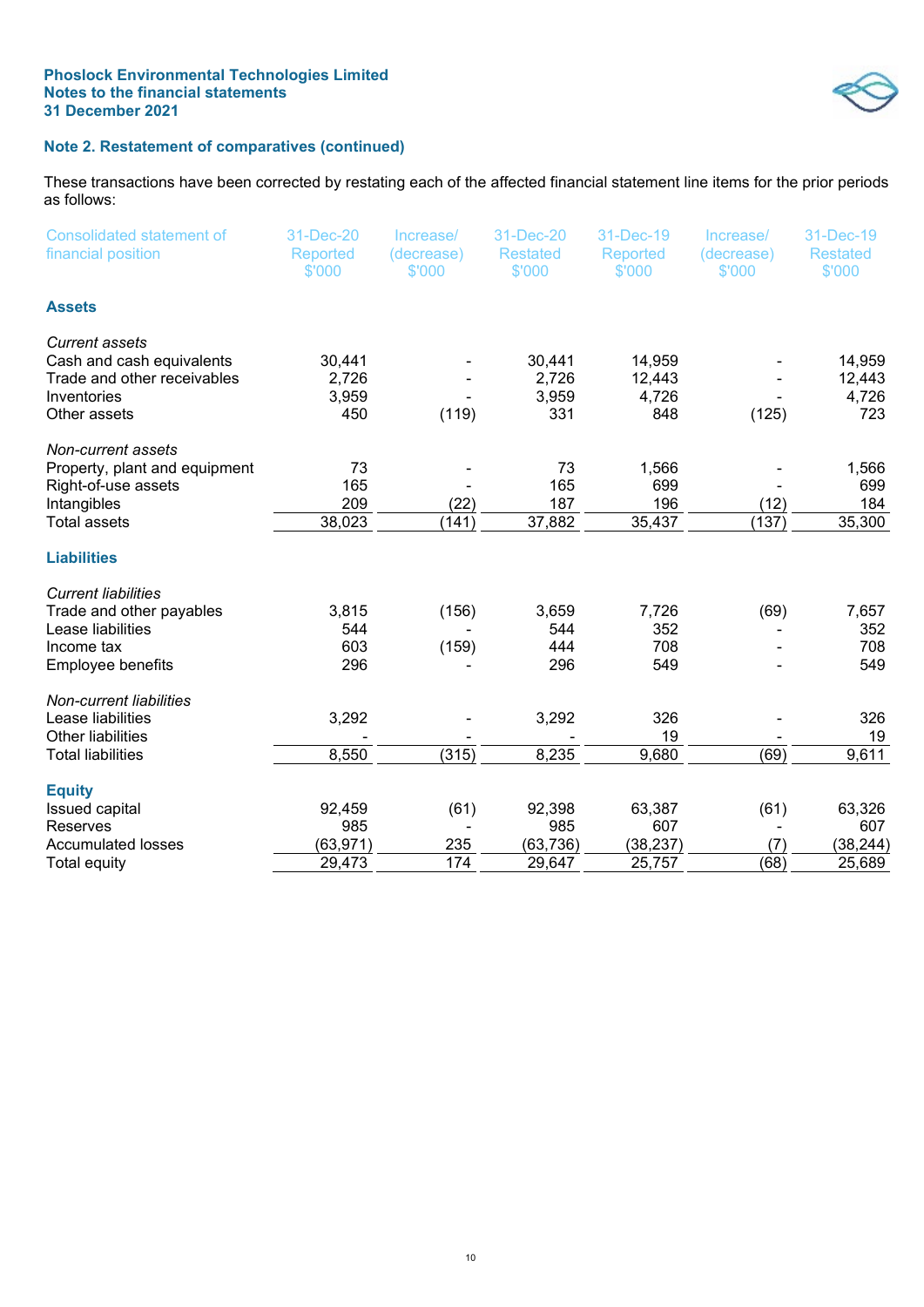## **Note 2. Restatement of comparatives (continued)**

Year ended

Consolidated statement of profit

| Consolidated statement of profit                             | 31 Dec 2020     | Increase/  | 31 Dec 2020     | 31 Dec 2019     | Increase/  | 31 Dec 2019     |
|--------------------------------------------------------------|-----------------|------------|-----------------|-----------------|------------|-----------------|
| or loss                                                      | Reported        | (decrease) | <b>Restated</b> | Reported        | (decrease) | <b>Restated</b> |
|                                                              | \$'000          | \$'000     | \$'000          | \$'000          | \$'000     | \$'000          |
| Sales revenue                                                | 6,878           |            | 6,878           | 19,757          |            | 19,757          |
| Cost of sales                                                | (2, 775)        |            | (2, 775)        | (8, 343)        |            | (8, 343)        |
| <b>Gross profit</b>                                          | 4,103           |            | 4,103           | 11,414          |            | 11,414          |
| Other income                                                 | 298             |            | 298             | 571             |            | 571             |
| Interest revenue calculated<br>using the effective interest  |                 |            |                 |                 |            |                 |
| method                                                       | 106             |            | 106             | 96              |            | 96              |
| <b>Distribution</b>                                          | (98)            |            | (98)            | (159)           |            | (159)           |
| Marketing                                                    | (336)           | 6          | (330)           | (643)           | (64)       | (707)           |
| Occupancy                                                    | (342)           |            | (342)           | (129)           |            | (129)           |
| Director, listing and professional                           |                 |            |                 |                 |            |                 |
| fees                                                         | (4, 124)        |            | (4, 124)        | (2,869)         |            | (2,869)         |
| Administration                                               | (6,964)         | 77         | (6,887)         | (7, 831)        | 57         | (7, 774)        |
| Impairment of receivables<br>Impairment of assets/(reversals | (10, 935)       |            | (10, 935)       |                 |            |                 |
| of impairment)                                               | (7, 381)        |            | (7, 381)        | (189)           |            | (189)           |
| Share-based expense reversal                                 | 30              |            | 30              | (30)            |            | (30)            |
| Finance costs                                                | (204)           |            | (204)           | (73)            |            | (73)            |
|                                                              | (29, 950)       | 83         | (29, 867)       | (11, 256)       | (7)        | (11, 263)       |
| Income tax expense                                           | 113             | 159        | 272             | (1, 241)        |            | (1, 241)        |
| Profit after income tax                                      | (25, 734)       | 242        | (25, 492)       | (1,083)         | (7)        | (1,090)         |
|                                                              | Cents           | Cents      | Cents           | Cents           | Cents      | Cents           |
|                                                              | <b>Reported</b> | Adjustment | <b>Restated</b> | <b>Reported</b> | Adjustment | <b>Restated</b> |
| Basic earnings per share                                     | (4.25)          | 0.04       | (4.21)          | (0.21)          |            | (0.21)          |
| Diluted earnings per share                                   | (4.25)          | 0.04       | (4.21)          | (0.21)          |            | (0.21)          |

Year ended

Year ended

## **Note 3. Operating segments**

## *Identification of reportable operating segments*

The Group is organised into four operating segments based on geographical areas: Australia/NZ, Europe/UK, US/Canada/Brazil and China. These operating segments are based on the internal reports that are reviewed and used by the Board of Directors (who are identified as the Chief Operating Decision Makers ('CODM')) in assessing performance and in determining the allocation of resources. There is no aggregation of operating segments.

The CODM reviews Underlying EBIT (earnings before interest and tax adjusted for non-cash items). The accounting policies adopted for internal reporting to the CODM are consistent with those adopted in the financial statements.

The information reported to the CODM is on a monthly basis.

#### *Intersegment transactions*

Intersegment sales were made at an internally determined transfer price. The price is based on what would be realised in the event the sale was made to an external party at arm's-length. Intersegment sales are eliminated on consolidation.

Corporate charges are allocated to reporting segment based on the segment's overall proportion of revenue generation within the Group. The Board believes this is representative of likely consumption of head office expenditure that should be used in assessing segment performance and cost recoveries.



Year ended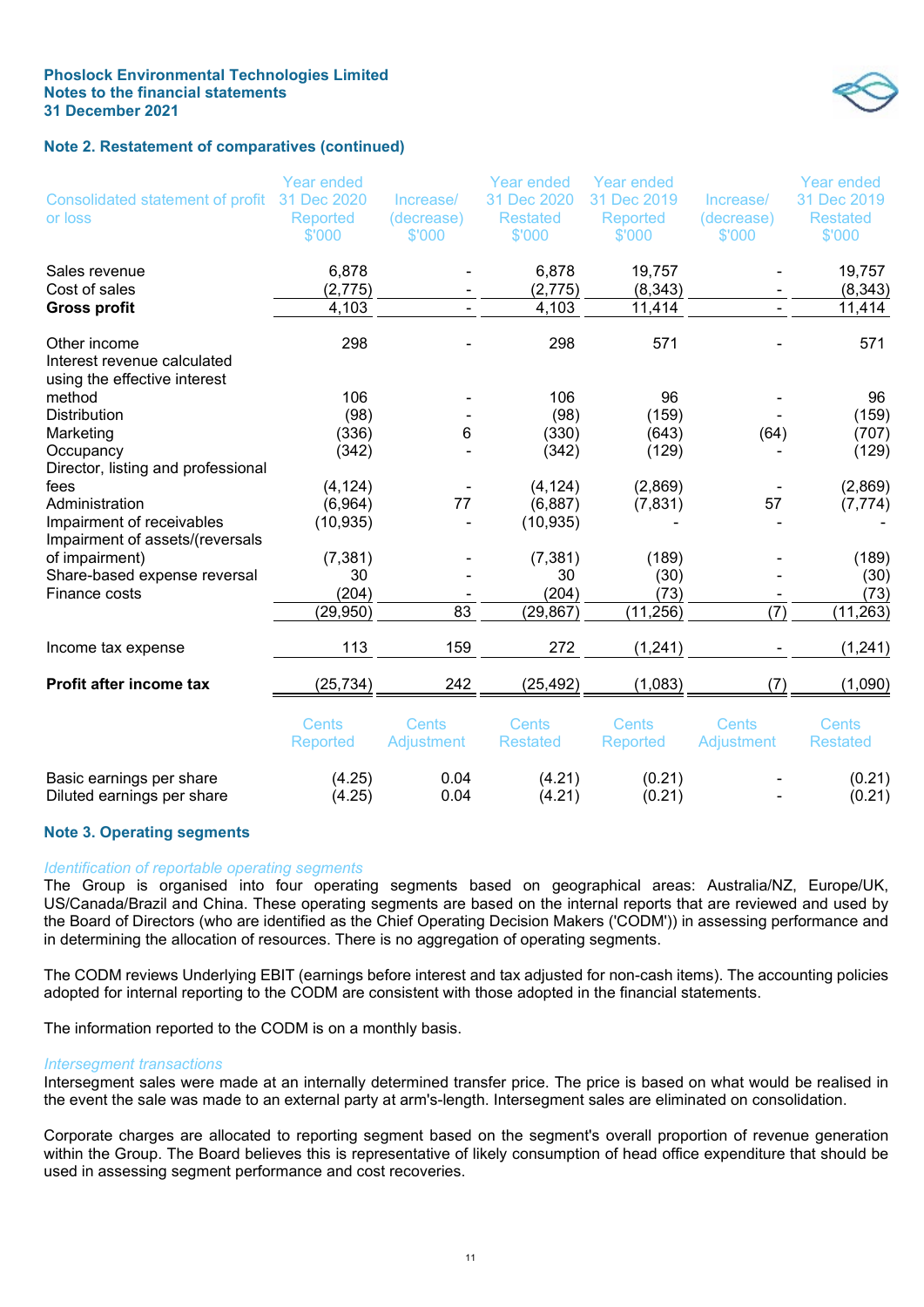# **Note 3. Operating segments (continued)**

#### *Intersegment receivables, payables and loans*

Intersegment loans are initially recognised at the consideration received. Intersegment loans receivable and loans payable that earn or incur non-market interest are not adjusted to fair value based on market interest rates. Intersegment loans are eliminated on consolidation.

#### *Major customers*

During the year ended 31 December 2021, approximately 72% of the Group's external revenue was derived from sales to two customers (31 December 2020: approximately 87% of the Group's external revenue was derived from sales to four customers).

## *Operating segment information*

|                                     | US/Canada/          |           |               |              |                     |              |
|-------------------------------------|---------------------|-----------|---------------|--------------|---------------------|--------------|
|                                     | <b>Australia/NZ</b> | Europe/UK | <b>Brazil</b> | <b>China</b> | <b>Eliminations</b> | <b>Total</b> |
| <b>Consolidated - 31 Dec 2021</b>   | \$'000              | \$'000    | \$'000        | \$'000       | \$'000              | \$'000       |
| <b>Revenue</b>                      |                     |           |               |              |                     |              |
| Sales to external customers         | 358                 | 4,068     | 1,053         | 818          |                     | 6,297        |
| Intersegment sales                  | 2,218               | 9         | 517           | 1,321        | (4,065)             |              |
| Total sales revenue                 | 2,576               | 4,077     | 1,570         | 2,139        | (4,065)             | 6,297        |
| Interest revenue                    | 92                  |           |               | 5            | (5)                 | 92           |
| <b>Total revenue</b>                | 2,668               | 4,077     | 1,570         | 2,144        | (4,070)             | 6,389        |
| <b>Underlying EBIT*</b>             | (9, 100)            | 1,361     | 138           | (1,010)      | 739                 | (7, 872)     |
| Interest revenue                    |                     |           |               |              |                     | 92           |
| Remeasurement of lease              |                     |           |               |              |                     |              |
| liabilities                         |                     |           |               |              |                     | 3,240        |
| Foreign exchange losses             |                     |           |               |              |                     | (129)        |
| Reversal of impairment of           |                     |           |               |              |                     |              |
| receivables                         |                     |           |               |              |                     | 2,441        |
| Reversal of impairment of<br>assets |                     |           |               |              |                     |              |
| Finance costs                       |                     |           |               |              |                     | (1,631)      |
| Loss before income tax              |                     |           |               |              |                     | (78)         |
| expense                             |                     |           |               |              |                     | (3,937)      |
| Income tax expense                  |                     |           |               |              |                     |              |
| Loss after income tax               |                     |           |               |              |                     |              |
| expense                             |                     |           |               |              |                     | (3,937)      |
| <b>Assets</b>                       |                     |           |               |              |                     |              |
| Segment assets                      | 40,757              | 3,005     | 10            | 7,934        | (21, 292)           | 30,414       |
| <b>Total assets</b>                 |                     |           |               |              |                     | 30,414       |
| <b>Liabilities</b>                  |                     |           |               |              |                     |              |
| Segment liabilities                 | 4,381               | 2,371     | 9             | 1,898        | (4,062)             | 4,597        |
| <b>Total liabilities</b>            |                     |           |               |              |                     | 4,597        |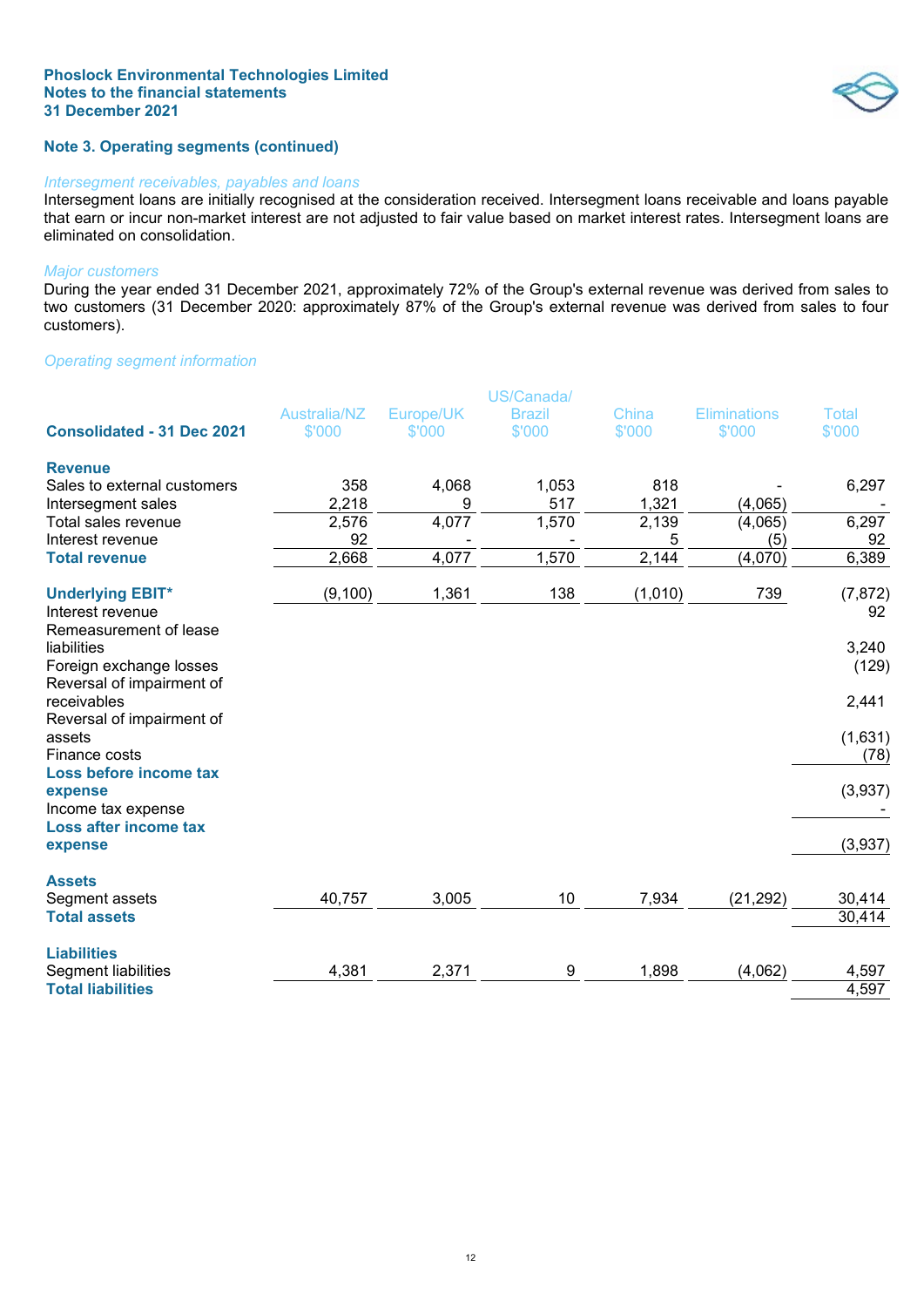

# **Note 3. Operating segments (continued)**

|                                                                                                                                                                                                        |                     |           | US/Canada/    |        |                     |                                                                 |
|--------------------------------------------------------------------------------------------------------------------------------------------------------------------------------------------------------|---------------------|-----------|---------------|--------|---------------------|-----------------------------------------------------------------|
|                                                                                                                                                                                                        | <b>Australia/NZ</b> | Europe/UK | <b>Brazil</b> | China  | <b>Eliminations</b> | Total                                                           |
| <b>Consolidated - 31 Dec 2020</b>                                                                                                                                                                      | \$'000              | \$'000    | \$'000        | \$'000 | \$'000              | \$'000                                                          |
| <b>Revenue</b>                                                                                                                                                                                         |                     |           |               |        |                     |                                                                 |
| Sales to external customers                                                                                                                                                                            | 132                 | 629       | 2,876         | 3,241  |                     | 6,878                                                           |
| Intersegment sales                                                                                                                                                                                     | 353                 | 107       |               | 2,332  | (2, 792)            |                                                                 |
| Total sales revenue                                                                                                                                                                                    | 485                 | 736       | 2,876         | 5,573  | (2,792)             | 6,878                                                           |
| Interest revenue                                                                                                                                                                                       | 47                  |           |               | 60     | (1)                 | 106                                                             |
| <b>Total revenue</b>                                                                                                                                                                                   | 532                 | 736       | 2,876         | 5,633  | (2,793)             | 6,984                                                           |
| <b>Underlying EBIT*</b><br>Interest revenue<br>Foreign exchange losses<br>Impairment of receivables<br>Impairment of assets<br>Share-based expense reversal<br>Finance costs<br>Loss before income tax | (7, 258)            | (87)      | 1,524         | (838)  | (654)               | (7, 313)<br>106<br>(67)<br>(10, 935)<br>(7, 381)<br>30<br>(204) |
| benefit                                                                                                                                                                                                |                     |           |               |        |                     | (25, 764)                                                       |
| Income tax benefit                                                                                                                                                                                     |                     |           |               |        |                     | 272                                                             |
| Loss after income tax benefit                                                                                                                                                                          |                     |           |               |        |                     | (25, 492)                                                       |
| <b>Assets</b><br>Segment assets                                                                                                                                                                        | 79,810              | 815       |               | 8,976  | (51, 719)           | 37,882                                                          |
| <b>Total assets</b>                                                                                                                                                                                    |                     |           |               |        |                     | 37,882                                                          |
| <b>Liabilities</b>                                                                                                                                                                                     |                     |           |               |        |                     |                                                                 |
| Segment liabilities                                                                                                                                                                                    | 34,560              | 1,486     |               | 6,424  | (34, 235)           | 8,235                                                           |
| <b>Total liabilities</b>                                                                                                                                                                               |                     |           |               |        |                     | 8,235                                                           |

Underlying EBIT is a financial measure which is not prescribed by Australian Accounting Standards ('AAS') and represents the profit or loss under AAS adjusted for the add back of income tax, finance costs and certain non-cash income and expense items that are deemed to not have an ongoing affect to the underlying performance of the business. The Company believes that presenting Underlying EBIT provides a better understanding of its financial performance by facilitating a more representative comparison of financial performance between financial periods.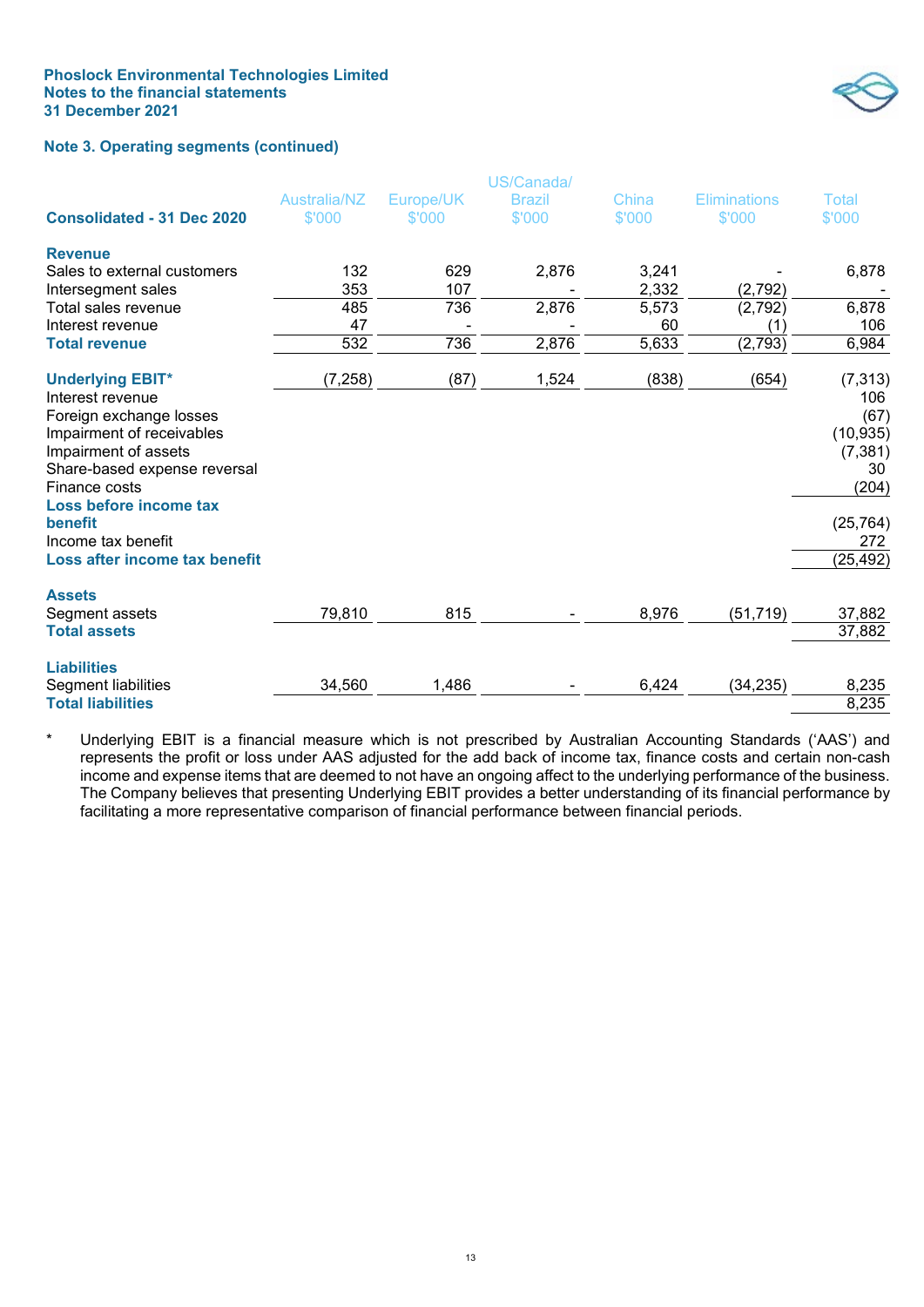

# **Note 4. Revenue**

#### *Disaggregation of revenue*

The disaggregation of revenue from contracts with customers is as follows:

|                                         | <b>Consolidated</b>   |                       |
|-----------------------------------------|-----------------------|-----------------------|
|                                         | 31 Dec 2021<br>\$'000 | 31 Dec 2020<br>\$'000 |
| Geographical regions                    |                       |                       |
| Australia/NZ                            | 358                   | 132                   |
| Europe/UK                               | 4,068                 | 629                   |
| US/Canada/Brazil                        | 1,053                 | 2,876                 |
| China                                   | 818                   | 3,241                 |
|                                         | 6,297                 | 6,878                 |
| Timing of revenue recognition           |                       |                       |
| Goods transferred at a point in time    | 5,927                 | 6,833                 |
| Services transferred at a point in time | 370                   | 45                    |
|                                         | 6,297                 | 6,878                 |

#### *Seasonality of operations*

The Group's sale of goods segment is subject to seasonal fluctuations as a result of weather conditions. In particular, the sales and application of Phoslock® in northern China and European regions are affected by the winter weather conditions, which occur primarily from November to February.

## **Note 5. Other income**

<span id="page-17-0"></span>

|                                                       | <b>Consolidated</b>   |                       |
|-------------------------------------------------------|-----------------------|-----------------------|
|                                                       | 31 Dec 2021<br>\$'000 | 31 Dec 2020<br>\$'000 |
| Net foreign exchange loss                             | (129)                 | (67)                  |
| Net gain on disposal of property, plant and equipment |                       |                       |
| Remeasurement of lease liabilities                    | 3,240                 |                       |
| Research and development grants                       | (17)                  | 273                   |
| Other income                                          | 728                   | 85                    |
| Other income                                          | 3,822                 | 298                   |
|                                                       |                       |                       |

*Remeasurement of lease liabilities*

Refer to note 12 for more information.

#### *Other*

During the period the Company extinguished the contractual obligation to pay the 3rd party connected to the Xingyun Lake Project. This resulted in a write back of an accounts payable provision of \$357,000 as a credit to the profit or loss in accordance with accounting standards. This also includes freight collected from customer for product transportation and rental income as a result of the sub lease in Lime Street Sydney.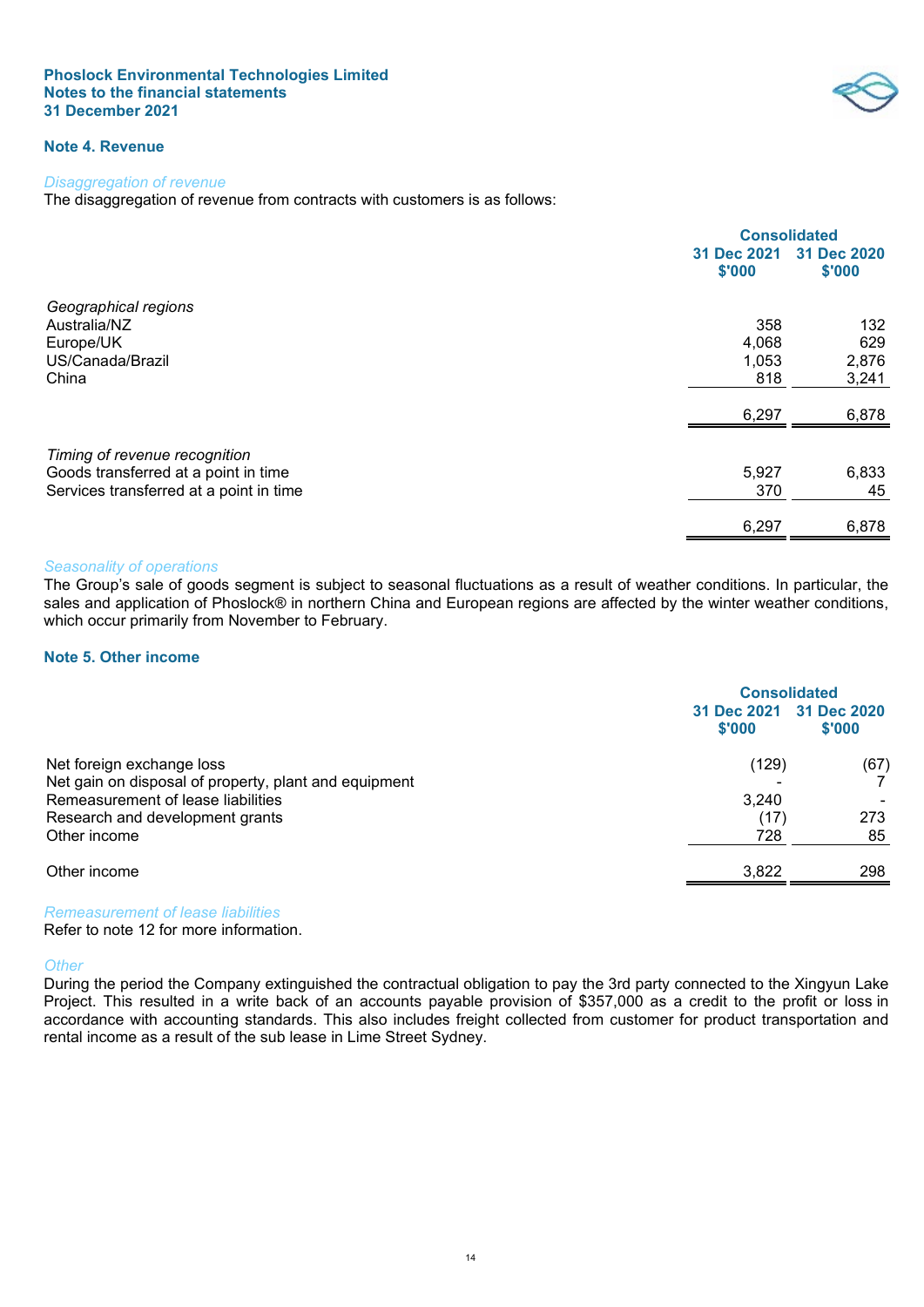## **Note 6. Expenses**



<span id="page-18-0"></span>

|                                                                  | <b>Consolidated</b>   |                       |
|------------------------------------------------------------------|-----------------------|-----------------------|
|                                                                  | 31 Dec 2021<br>\$'000 | 31 Dec 2020<br>\$'000 |
| Loss before income tax includes the following specific expenses: |                       |                       |
| Depreciation                                                     |                       |                       |
| Plant and equipment                                              | 49                    | 169                   |
| Buildings right-of-use assets                                    | 69                    | 512                   |
| Office equipment right-of-use assets                             | 7                     | $\overline{7}$        |
| <b>Total depreciation</b>                                        | 125                   | 688                   |
| Amortisation                                                     |                       |                       |
| Patents                                                          | 38                    | 10                    |
| Total depreciation and amortisation                              | 163                   | 698                   |
|                                                                  |                       |                       |
| Impairment                                                       |                       |                       |
| Plant and equipment                                              | 58                    |                       |
| Inventories                                                      | 871                   | 1,921                 |
| Plant and equipment<br>Rights-of-use assets                      | 703                   | 1,377<br>4,083        |
|                                                                  |                       |                       |
| Total impairment                                                 | 1,632                 | 7,381                 |
| Finance costs                                                    |                       |                       |
| Interest and finance charges paid/payable on borrowings          |                       | 1                     |
| Interest and finance charges paid/payable on lease liabilities   | 78                    | 203                   |
| Finance costs expensed                                           | 78                    | 204                   |
| Leases                                                           |                       |                       |
| Short-term lease payments                                        | 31                    | 342                   |
| Superannuation expense                                           |                       |                       |
| Defined contribution superannuation expense                      | 143                   | 231                   |
| Payroll tax expense                                              |                       |                       |
| Reversal of payroll tax expense*                                 | (562)                 |                       |

At 31 December 2020, the Group recognised an estimate for the Australian payroll tax liability expected to arise in connection with the vesting of options issued to employees. As of 30 June 2021, the Group received additional information which clarified the tax status of relevant individuals and resulted in a reduction in the expected liability of \$649,000, \$562,000 of which has been recognised within profit or loss in the current period and \$87,000 has been recognised as a restatement to prior period (note 2). As of 31 December 2021, the Group has finalised the lodgements with respective tax authorities. Per final notice of assessment, final tax liability is \$223,000 with \$163,000 paid in December 2021 and the remaining \$60,000 was settled in January 2022.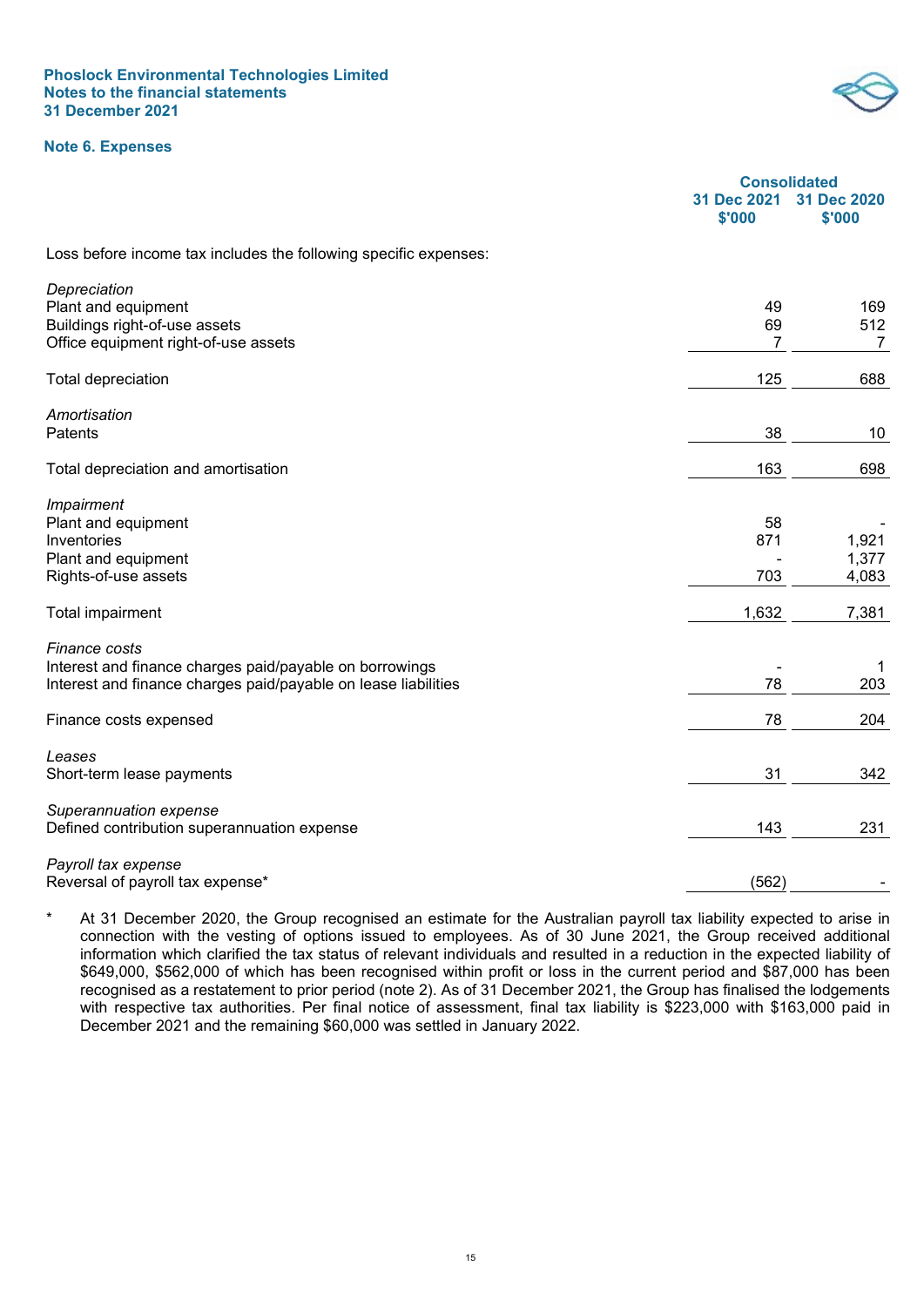

## **Note 7. Trade and other receivables**

<span id="page-19-0"></span>

|                                            | <b>Consolidated</b> |                                   |
|--------------------------------------------|---------------------|-----------------------------------|
|                                            | \$'000              | 31 Dec 2021 31 Dec 2020<br>\$'000 |
| <b>Current assets</b>                      |                     |                                   |
| Trade receivables                          | 10,944              | 12,976                            |
| Less: Allowance for expected credit losses | (8,062)             | (10, 350)                         |
|                                            | 2,882               | 2,626                             |
| Grant income receivables                   |                     | 100                               |
|                                            | 2,882               | 2,726                             |

#### *Allowance for expected credit losses*

As at 30 June 2021 the receivable from BHZQ remained due, at that time the probability of collection was deemed remote, notwithstanding the Group's continued efforts to recover the amount including taking the matter to arbitration. The Group recognised an impairment provision of \$2,121,000 for the half year ended June 30 2021 for the amount outstanding from BHZQ. This amount constitutes the full balance owing.

On 10 January 2022, the Group obtained a \$1,800,000 settlement of outstanding receivable and recognised a reversal equal to this amount as at 31 December 2021 (31 December 2020: loss of \$2,121,000). The amount has been received in two equal instalments in mid-January 2022 and mid-February 2022.

As noted in note 2 and , the Group has identified an amount of \$349,000 at 31 December 2020, which related to a contractual obligation to pay a third party connected with transactions under investigation in connection with the Group's Chinese operations. The Group was party to a contemporaneous sales contract on the Xingyun Lake Project.

Due to concerns regarding the interdependency of the two contracts related to the Xingyun Lake Project, the Board concluded that the recoverability of outstanding accounts receivable in relation to this contract is uncertain. The Board concluded to continue impair the outstanding balance recognising an allowance for expected credit losses of \$6,403,000 as at 31 December 2020 in relation to this contract.

During the year, the  Company received the Phase 1 payment (\$536,000) relating to works completed at Xingyun Lake. The part payment resulted in a partial write back of the impairment provision maintained at 31 December 2020. Although this recent part-payment is a positive outcome, it is for initial work, not the bulk of the project application. The Company is yet to receive written confirmation of the receivable from the customer, or acknowledgment that it is past due, despite several requests to that effect.

During the current period, the Company extinguished the contractual obligation to pay the third party connected to the Xingyun Lake Project. This resulted in a write back of an account payable provision of \$349,000 as a credit to other income in the statement of profit or loss, in accordance with accounting standards.

Notwithstanding the release of the contractual obligation, it remains management's judgment that the recoverability of outstanding accounts receivable for Xingyun Lake continues to be uncertain and the impairment provision remains.

The Company remains in frequent contact with Xingyun Lake officials to secure payment. Throughout 2021 officials of the Lake made overtures to reach agreement on a payment plan. These types of overtures in the past have borne little fruit. Should the officials agree to a payment plan and demonstrate a consistency of payment to the plan, management will reassess its judgement on the balance of that receivable.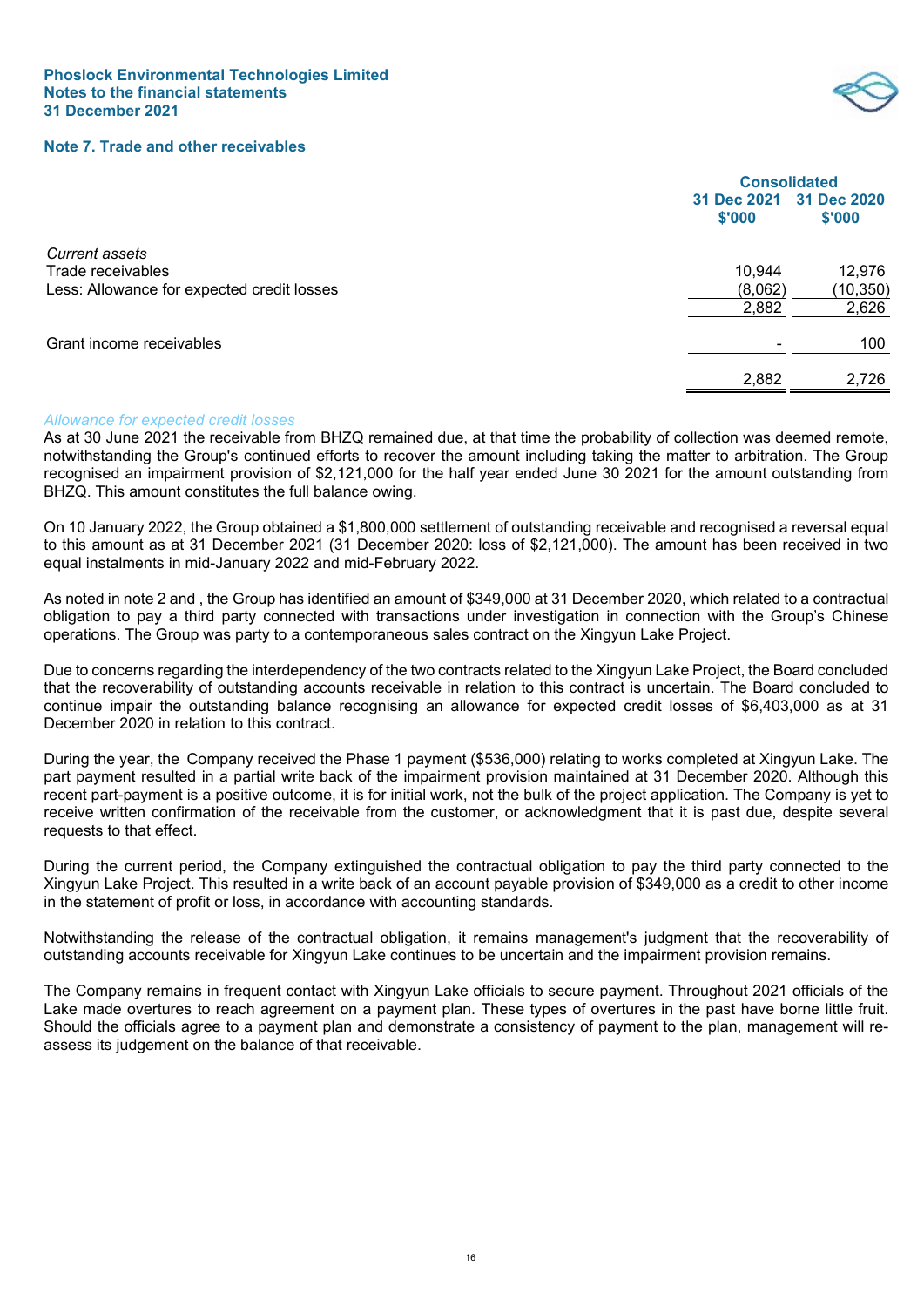

# **Note 7. Trade and other receivables (continued)**

The ageing of the receivables and allowance for expected credit losses provided for above are as follows:

|                       |                       | <b>Carrying amount</b> | <b>Allowance for expected</b><br><b>credit losses</b> |                       |  |
|-----------------------|-----------------------|------------------------|-------------------------------------------------------|-----------------------|--|
| <b>Consolidated</b>   | 31 Dec 2021<br>\$'000 | \$'000                 | 31 Dec 2020 31 Dec 2021<br>\$'000                     | 31 Dec 2020<br>\$'000 |  |
| Not overdue           | 1,372                 | 11,068                 | $\overline{\phantom{0}}$                              | 8,913                 |  |
| 0 to 3 months overdue | 81                    | 264                    | -                                                     | $\sim$                |  |
| 3 to 6 months overdue | 366                   | 21                     |                                                       |                       |  |
| Over 6 months overdue | 9,125                 | 1,623                  | 8,062                                                 | 1,437                 |  |
|                       | 10,944                | 12.976                 | 8,062                                                 | 10,350                |  |

Movements in the allowance for expected credit losses are as follows:

|                                                                 | <b>Consolidated</b>               |        |
|-----------------------------------------------------------------|-----------------------------------|--------|
|                                                                 | 31 Dec 2021 31 Dec 2020<br>\$'000 | \$'000 |
| Opening balance<br>Additional provisions/(reversals) recognised | 10.350<br>(3,047)                 | 10,935 |
| Foreign exchange translation                                    | 759                               | (585)  |
| Closing balance                                                 | 8,062                             | 10,350 |

## **Note 8. Inventories**

<span id="page-20-0"></span>

|                       | <b>Consolidated</b>   |  |
|-----------------------|-----------------------|--|
| 31 Dec 2021<br>\$'000 | 31 Dec 2020<br>\$'000 |  |
|                       |                       |  |
| 877                   | 1,012                 |  |
| 4,238                 | 4,319                 |  |
| (1, 810)              | (1, 372)              |  |
| 2,428                 | 2,947                 |  |
| 3,305                 | 3,959                 |  |
|                       |                       |  |

The Group concluded that its inventory holding exceeded short term demand in light of the continued impacts of COVID-19 and reduced business activity in China following the Board investigation. While directors believe there is a limited risk of its inventory (both raw materials and finished goods) becoming obsolete or expiring, based on the factors outlined above, the Board concluded to impair all or portions of inventory that are not associated with a committed order or is under contract negotiation with a memorandum of understanding (MOU).

The Chinese Manufacturing facility ('PWSC') holds \$1,546,000 worth of Phoslock that has been defined as having a quality issue or defect in the product during the manufacturing process which renders it non-resaleable or non-useable in its current state, and therefore has been fully provided for.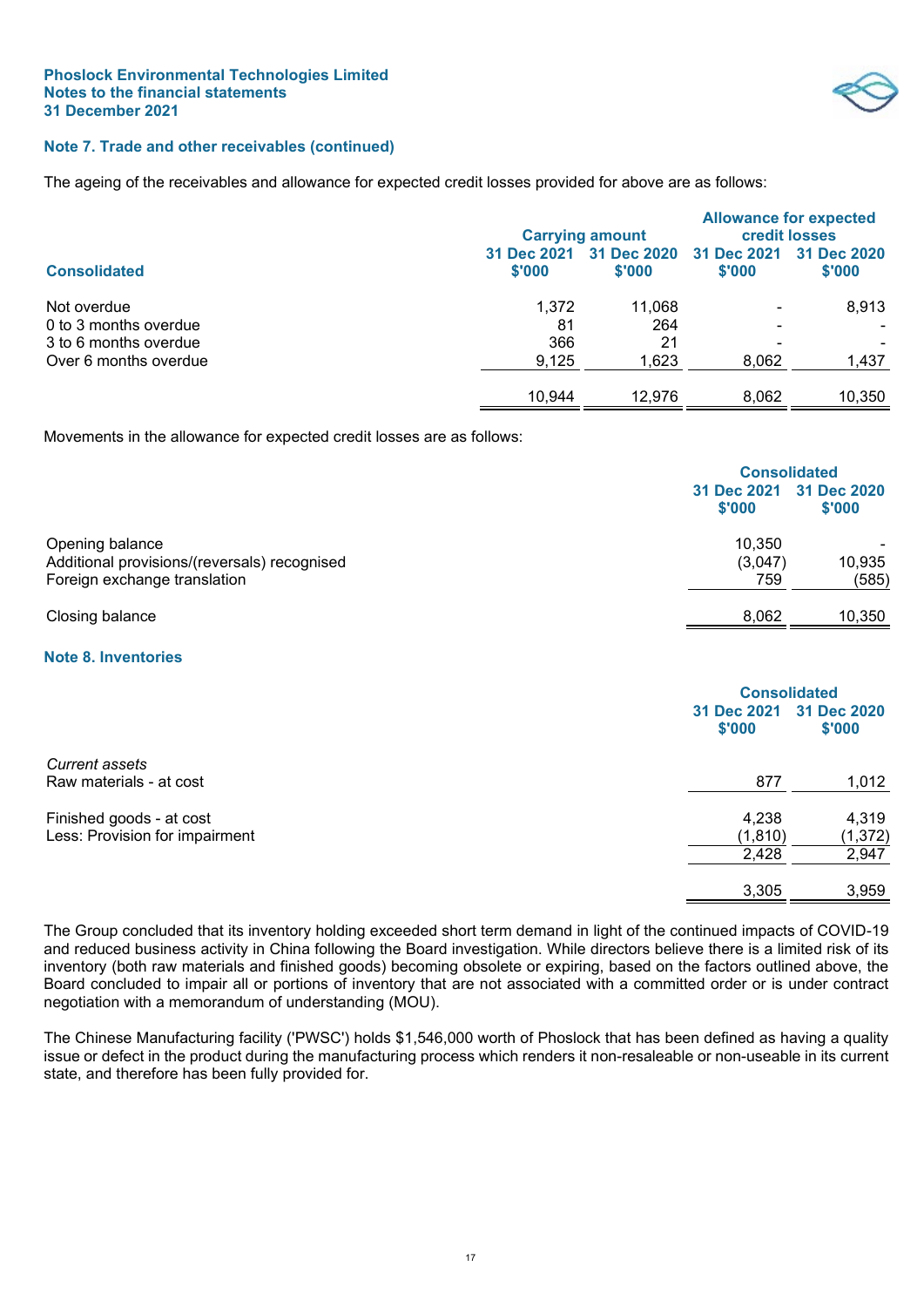<span id="page-21-0"></span>



|                                |          | <b>Consolidated</b>               |
|--------------------------------|----------|-----------------------------------|
|                                | \$'000   | 31 Dec 2021 31 Dec 2020<br>\$'000 |
| Non-current assets             |          |                                   |
| Plant and equipment - at cost  | 2,283    | 2,341                             |
| Less: Accumulated depreciation | (793)    | (335)                             |
| Less: Impairment               | (1, 475) | (1,933)                           |
|                                | 15       | 73                                |
| Motor vehicles - at cost       | 76       | 76                                |
| Less: Accumulated depreciation | (76)     | (76)                              |
|                                |          |                                   |
|                                | 15       | 73                                |
|                                |          |                                   |

## *Reconciliations*

Reconciliations of the written down values at the beginning and end of the current and previous financial year are set out below:

| <b>Consolidated</b>         | <b>Plant and</b><br>equipment<br>\$'000 |
|-----------------------------|-----------------------------------------|
| Balance at 1 January 2020   | 1,566                                   |
| Additions                   | 31                                      |
| Exchange differences        | 22                                      |
| Impairment of assets        | (1, 377)                                |
| Depreciation expense        | (169)                                   |
| Balance at 31 December 2020 | 73                                      |
| Additions                   | 50                                      |
| <b>Disposals</b>            | (5)                                     |
| Exchange differences        | 4                                       |
| Impairment of assets        | (58)                                    |
| Depreciation expense        | (49)                                    |
| Balance at 31 December 2021 | 15                                      |

#### *Impairment*

As at 30 June 2020 the Group identified an indicator of impairment with respect to the Group's property, plant and equipment, arising from the operating loss incurred by the Group during the period. In light of this, the Group undertook an impairment assessment which resulted in the recognition of an impairment loss which reduced the carrying value of Phoslock (Changxing) Water Solutions (China) (a subsidiary of the Group) plant, property and equipment assets to \$nil.

The recoverable amount of the CGU associated with the Group's Chinese operations was estimated based on the present value of the future cash flows expected to be derived from the CGU (value in use). The recoverable amount of the CGU was lower than the carrying amount of the assets within the CGU and therefore an impairment loss was recognised on property, plant and equipment in the comparative period as outlined above.

This impairment loss reflects the uncertainty regarding the future operating performance of the Group in light of the loss incurred in the current year, volatile market conditions associated with COVID-19 and uncertainty regarding the future performance of the Group's Chinese operations.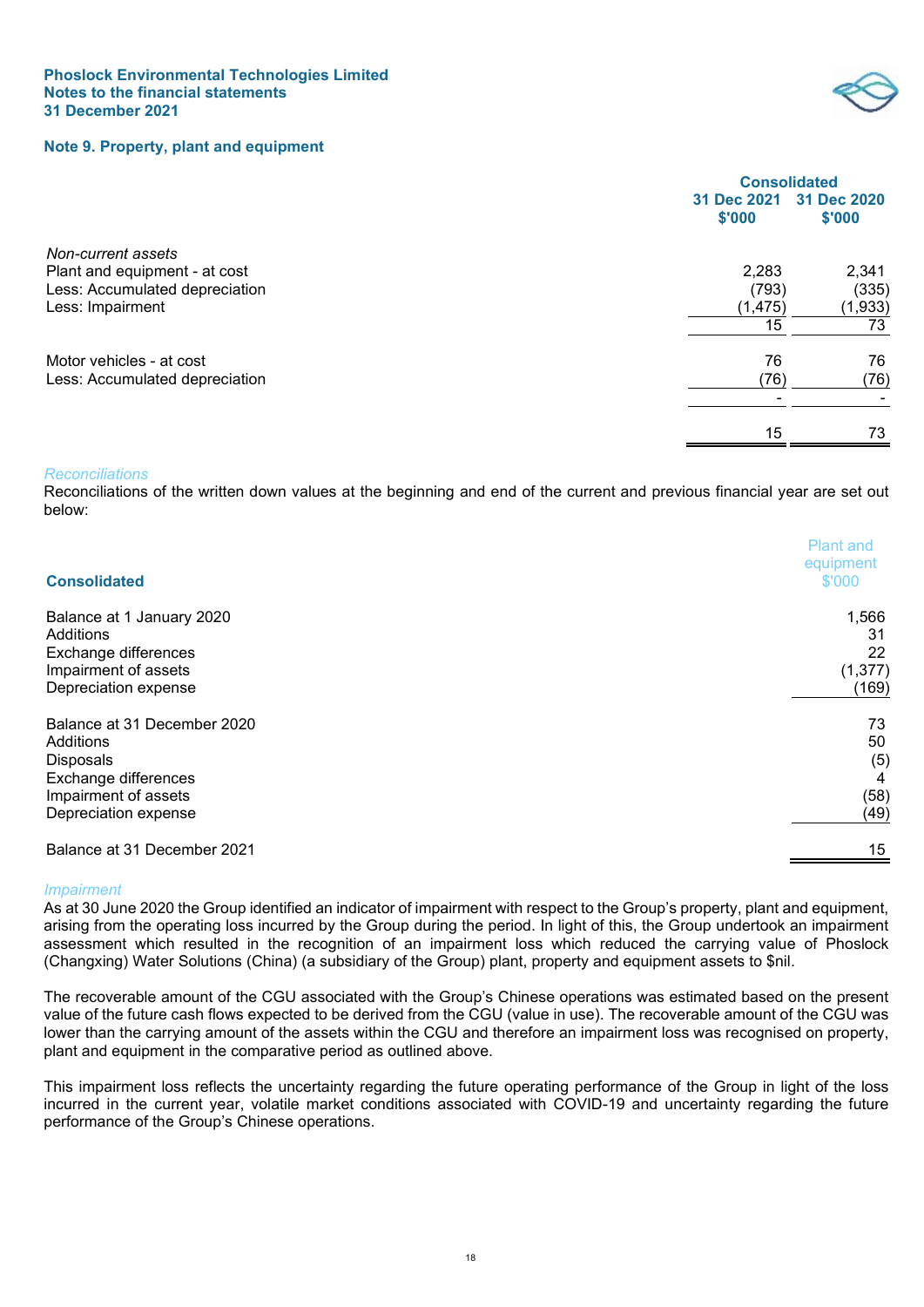## **Note 9. Property, plant and equipment (continued)**

In accordance with accounting standards, an impairment loss on property, plant and equipment assets can be reversed where there is evidence that the conditions that resulted in the impairment loss are no longer present. The Group intends to reassess the position adopted at future balance dates, as it did as at 31 December 2021, with reference to current and future trading performance at that time.

The value in use model was created to test whether the CGU generates cash when taking into consideration the relative age and condition of the assets and capacity constraint of the plant as a result of treating the wastewater appropriately (3,000 tonnes p/a).

Given the above, combined with market pricing of the product and the overheads inherent in the business, the model indicated that the recoverable amount of the CGU was lower than the carrying amount of the assets within the CGU and therefore an impairment loss was recognised on property, plant and equipment in the comparative period as outlined above.

## <span id="page-22-0"></span>**Note 10. Right-of-use assets**

|                                   | <b>Consolidated</b>   |                       |
|-----------------------------------|-----------------------|-----------------------|
|                                   | 31 Dec 2021<br>\$'000 | 31 Dec 2020<br>\$'000 |
| Non-current assets                |                       |                       |
| Land and buildings - right-of-use | 1,959                 | 4,106                 |
| Less: Accumulated depreciation    | (60)                  | (93)                  |
| Less: Impairment                  | (1,580)               | (3,865)               |
|                                   | 319                   | 148                   |
| Office equipment - right-of-use   | 14                    | 28                    |
| Less: Accumulated depreciation    | (11)                  | (11)                  |
|                                   | 3                     | 17                    |
|                                   | 322                   | 165                   |

The Group leases land and buildings for its office and factory facilities under agreements of between 3 to 10 years with options to extend. On renewal, the terms of the leases are renegotiated.

The Group also leases office equipment under contracts of 4 years.

#### *Reconciliations*

Reconciliations of the written down values at the beginning and end of the current and previous financial year are set out below:

| <b>Consolidated</b>                          | <b>Buildings</b><br>right-of-use<br>\$'000 | <b>Office</b><br>equipment<br>right-of-use<br>\$'000 | Total<br>\$'000  |
|----------------------------------------------|--------------------------------------------|------------------------------------------------------|------------------|
| Balance at 1 January 2020<br>Additions       | 689<br>4,068                               | 10<br>15                                             | 699<br>4,083     |
| Exchange differences                         | (14)                                       | (1)                                                  | (15)             |
| Impairment of assets<br>Depreciation expense | (4,083)<br>(512)                           | (7)                                                  | (4,083)<br>(519) |
| Balance at 31 December 2020                  | 148                                        | 17                                                   | 165              |
| Additions                                    | 336                                        |                                                      | 336              |
| Lease modifications                          | (96)                                       | (7)                                                  | (103)            |
| Depreciation expense                         | (69)                                       | (7)                                                  | (76)             |
| Balance at 31 December 2021                  | 319                                        | 3                                                    | 322              |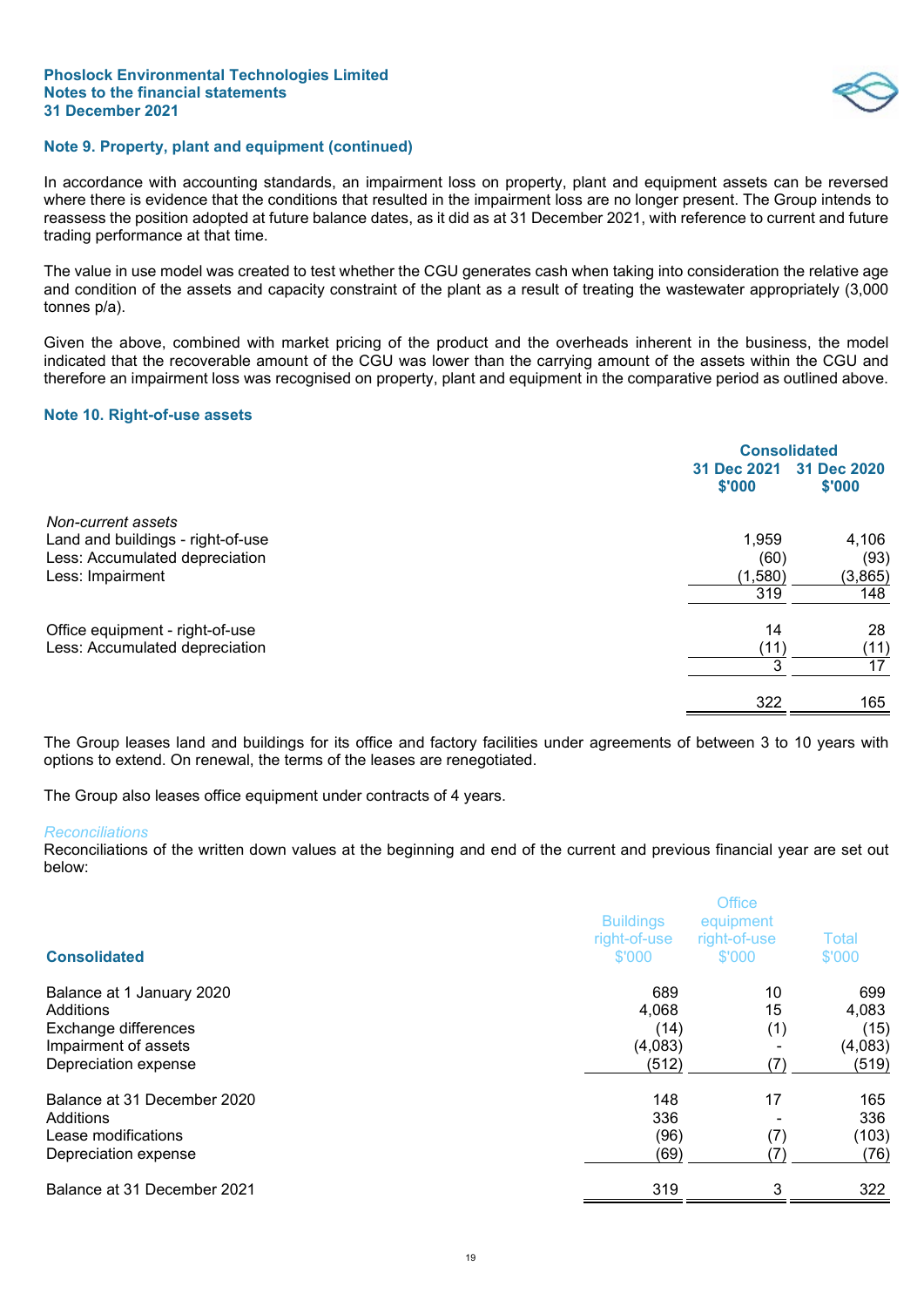

## **Note 10. Right-of-use assets (continued)**

#### *Impairment*

As at 31 December 2020 the Group identified an indicator of impairment with respect to its China Operations right-of-use assets, primarily lease assets, arising from the operating loss incurred by the Group during the period. In light of this, the Group undertook an impairment test which resulted in the recognition of an impairment loss which reduced the carrying value of the right-of-use asset to \$nil.

The recoverable amount of the CGU associated with the Group's Chinese operations was estimated based on the present value of the future cash flows expected to be derived from the CGU (value in use). The recoverable amount of the CGU was lower than the carrying amount of the assets within the CGU and therefore an impairment loss was recognised on right-ofuse assets in the comparative period as outlined above. This impairment loss reflects the uncertainty regarding the future operating performance of the Group in light of the loss incurred in the current year, volatile market conditions associated with COVID-19 and uncertainty regarding the future performance of the Group's Chinese operations.

In accordance with accounting standards, an impairment loss on right-of-use assets can be reversed where there is evidence that the conditions that resulted in the impairment loss are no longer present. The Group intend to reassess the position adopted at future balance dates with reference to current and future trading performance at that time.

On 11 January 2021 the Group signed a lease modification with its landlord in relation to the Zheijang Phoslock Environmental Technologies Ltd (China) ('PETZ') factory which reduced the lease term, square footage and overall cost. This is part of the ongoing effort to right size the business as a result of the investigation findings and current trading conditions. This resulted in recognition of gain on remeasurement of lease liabilities of \$3,240,000 (note 5) presented as other income in the statement of profit or loss for the year ended 31 December 2021.

## <span id="page-23-0"></span>**Note 11. Intangibles**

|                                                     |                       | <b>Consolidated</b><br>31 Dec 2020 |  |
|-----------------------------------------------------|-----------------------|------------------------------------|--|
|                                                     | 31 Dec 2021<br>\$'000 | <b>Restated</b><br>\$'000          |  |
| Non-current assets                                  |                       |                                    |  |
| Patents - at cost<br>Less: Accumulated amortisation | 281<br>(40)           | 218<br>(31)                        |  |
|                                                     | 241                   | 187                                |  |

#### *Reconciliations*

Reconciliations of the written down values at the beginning and end of the current and previous financial year are set out below:

| <b>Consolidated</b>                  | <b>Patents</b><br>\$'000 |
|--------------------------------------|--------------------------|
| Balance at 1 January 2020 - restated | 184                      |
| Additions                            | 21                       |
| Amortisation expense                 | (18)                     |
| Balance at 31 December 2020          | 187                      |
| Additions                            | 92                       |
| Amortisation expense                 | (38)                     |
| Balance at 31 December 2021          | 241                      |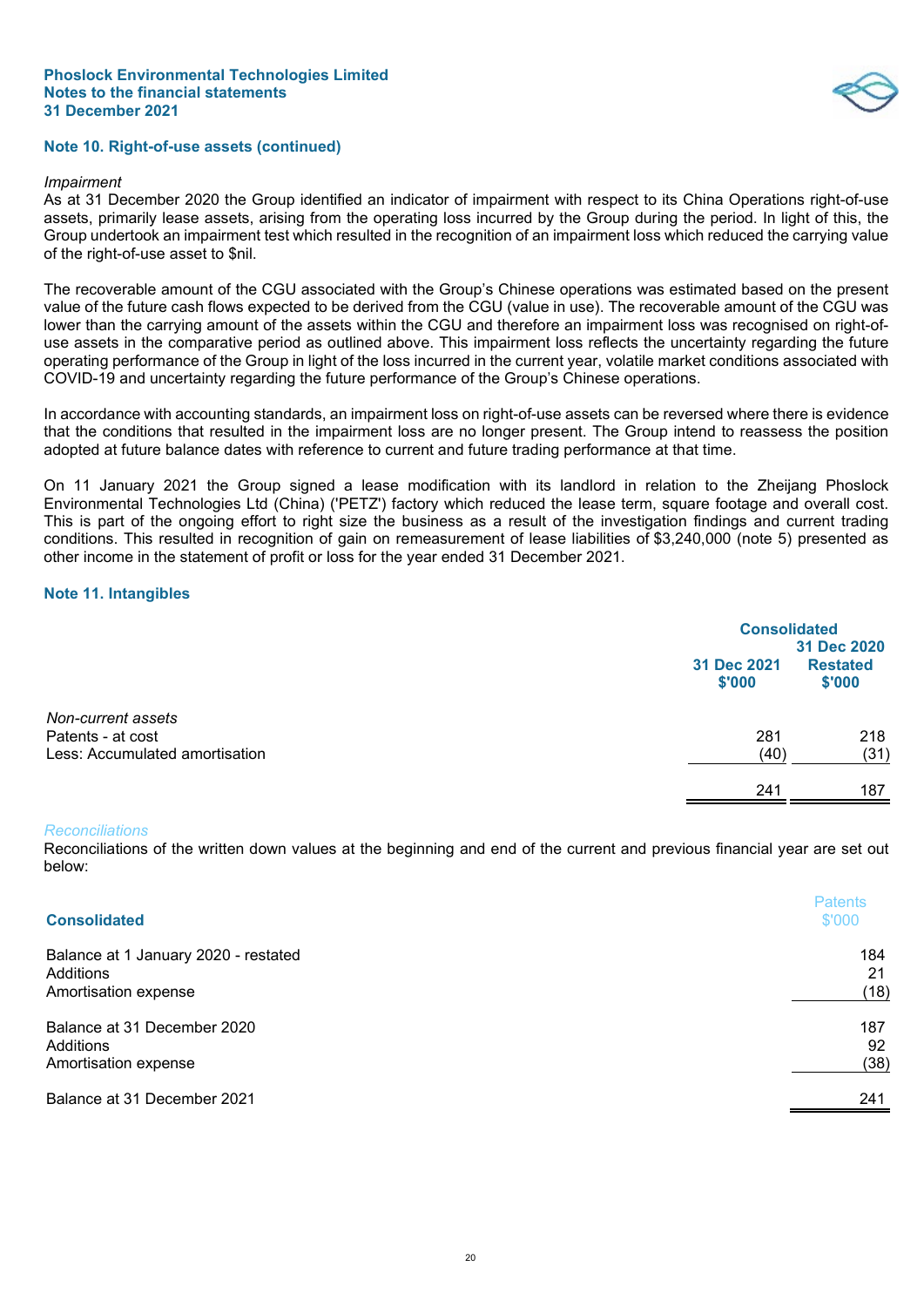## **Note 12. Lease liabilities**



<span id="page-24-0"></span>

|                                               | <b>Consolidated</b> |                                   |
|-----------------------------------------------|---------------------|-----------------------------------|
|                                               | \$'000              | 31 Dec 2021 31 Dec 2020<br>\$'000 |
| <b>Current liabilities</b><br>Lease liability | 520                 | 544                               |
| Non-current liabilities<br>Lease liability    | 772                 | 3,292                             |
|                                               | 1,292               | 3,836                             |

On 11 January 2021, the Group signed a lease modification with its landlord in relation to the Zheijang Phoslock Environmental Technologies Ltd (China)('PETZ') factory which reduced the lease term, square footage and overall cost. This is part of the ongoing effort to right size the business as a result of the investigation findings and current trading conditions. This resulted in recognition of gain on remeasurement of lease liabilities of \$3,240,000 (note 5) presented as other income in the statement of profit or loss for the year ended 31 December 2021.

#### <span id="page-24-1"></span>**Note 13. Issued capital**

|                                                                                                                                                                                          |                                                              | <b>Consolidated</b>          |                                                      |                            |                                              |
|------------------------------------------------------------------------------------------------------------------------------------------------------------------------------------------|--------------------------------------------------------------|------------------------------|------------------------------------------------------|----------------------------|----------------------------------------------|
|                                                                                                                                                                                          |                                                              | 31 Dec 2021<br><b>Shares</b> | 31 Dec 2020<br><b>Shares</b>                         | 31 Dec 2021<br>\$'000      | 31 Dec 2020<br><b>Restated</b><br>\$'000     |
| Ordinary shares - fully paid                                                                                                                                                             |                                                              | 625,000,509                  | 625,000,509                                          | 92,398                     | 92,398                                       |
| Movements in ordinary share capital                                                                                                                                                      |                                                              |                              |                                                      |                            |                                              |
| <b>Details</b>                                                                                                                                                                           | <b>Date</b>                                                  |                              | <b>Shares</b>                                        | <b>Issue price</b>         | \$'000                                       |
| Balance - restated<br>Issuance of shares institutional placement<br>Issuance of shares share purchase plan<br>Issuance of shares to key management personnel<br><b>Transaction costs</b> | 1 January 2020<br>17 April 2020<br>7 May 2020<br>3 June 2020 |                              | 564,991,694<br>24,000,000<br>30,308,815<br>5,700,000 | \$0.50<br>\$0.50<br>\$0.50 | 63,326<br>12,000<br>15,154<br>2,850<br>(932) |
| <b>Balance</b>                                                                                                                                                                           |                                                              | 31 December 2020             | 625,000,509                                          |                            | 92,398                                       |
| <b>Balance</b>                                                                                                                                                                           |                                                              | 31 December 2021             | 625,000,509                                          |                            | 92,398                                       |

## *Ordinary shares*

Ordinary shares entitle the holder to participate in any dividends declared and any proceeds attributable to shareholders should the Company be wound up, in proportions that consider both the number of shares held and the extent to which those shares are paid up. The fully paid ordinary shares have no par value and the Company does not have a limited amount of authorised capital.

On a show of hands every member present at a meeting in person or by proxy shall have one vote and upon a poll each share shall have one vote.

In the prior year, the Company has become aware that 610,000 ordinary shares in the Company were invalidly issued to one of its wholly-owned subsidiaries in 2017 and 2019. These transactions have been accounted for and adjusted accordingly to reflect that the purported issue was void. The Company is in the process of formally rescinding the purported issue and is taking the necessary steps to request a correction to its registered details to remove these void shares, to reflect that the Company has 624,390,509 ordinary shares on issue.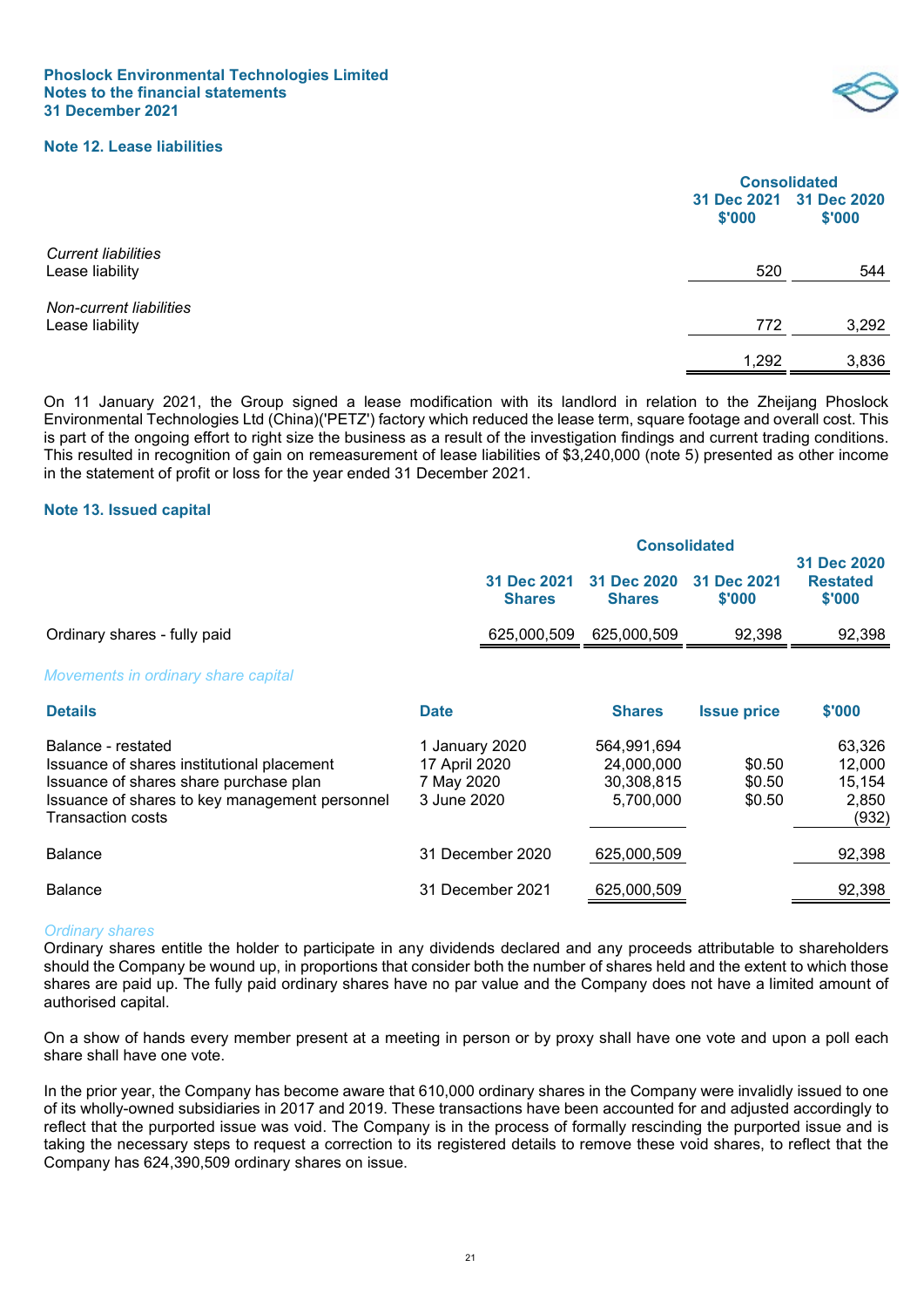## **Note 13. Issued capital (continued)**

#### *Share buy-back*

There is no current on-market share buy-back.

#### *Capital risk management*

The Group's objectives when managing capital is to safeguard its ability to continue as a going concern, so that it can provide returns for shareholders and benefits for other stakeholders and to maintain an optimum capital structure to reduce the cost of capital.

Capital is regarded as total equity, as recognised in the statement of financial position, plus net debt. Net debt is calculated as total borrowings less cash and cash equivalents.

In order to maintain or adjust the capital structure, the Group may adjust the amount of dividends paid to shareholders, return capital to shareholders, issue new shares or sell assets to reduce debt.

The Group would look to raise capital when an opportunity to invest or expand its business or company was seen as value adding relative to the current Company's share price at the time of the investment. The Group is not actively pursuing additional investments in the short term as it continues to integrate and grow its existing businesses in order to maximise synergies.

The Group is subject to certain financing arrangements covenants in relation to office equipment. Meeting these is given priority in all capital risk management decisions. There have been no events of default on the financing arrangements during the financial year.

The capital risk management policy remains unchanged from the 31 December 2020 Annual Report.

## **Note 14. Reserves**

<span id="page-25-0"></span>

|                          | <b>Consolidated</b> |                                   |
|--------------------------|---------------------|-----------------------------------|
|                          | \$'000              | 31 Dec 2021 31 Dec 2020<br>\$'000 |
| Foreign currency reserve | 1.092               | 985                               |

#### *Foreign currency reserve*

The reserve is used to recognise exchange differences arising from the translation of the financial statements of foreign operations to Australian dollars. It is also used to recognise gains and losses on hedges of the net investments in foreign operations.

#### *Option reserve*

The reserve is used to recognise the value of equity benefits provided to employees and directors as part of their remuneration, and other parties as part of their compensation for services.

#### *Movements in reserves*

Movements in each class of reserve during the current and previous financial year are set out below:

| <b>Consolidated</b>                                                                   | Foreign<br>currency<br>\$'000 | Option<br>\$'000 | Total<br>\$'000    |
|---------------------------------------------------------------------------------------|-------------------------------|------------------|--------------------|
| Balance at 1 January 2020<br>Foreign currency translation<br>Option expense reversals | 577<br>408                    | 30<br>(30)       | 607<br>408<br>(30) |
| Balance at 31 December 2020<br>Foreign currency translation                           | 985<br>107                    |                  | 985<br>107         |
| Balance at 31 December 2021                                                           | 1,092                         |                  | 1,092              |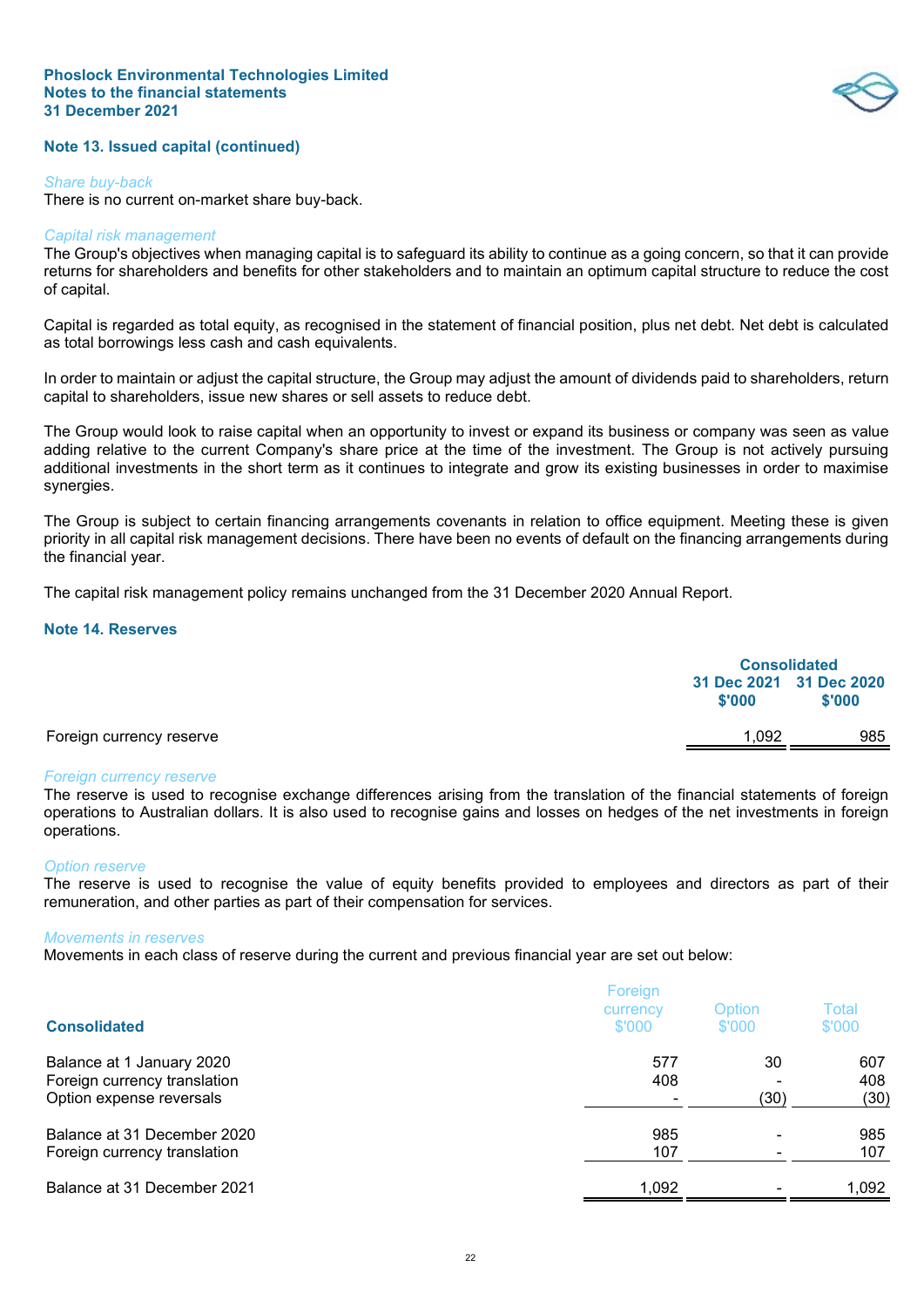

## **Note 15. Dividends**

There were no dividends paid, recommended or declared during the current or previous financial year.

## **Note 16. Contingent liabilities**

The Group is continuing to assess certain regulatory compliance, legal and operational matters connected with its Chinese operations which may result in penalties being imposed, or the Group incurring additional costs associated with rectification and remediation activities. These include regulatory matters (in Australia and in China), potential civil proceedings, income tax and other associated tax matters as well as environmental matters. As at the date of this financial report it is not possible to measure theses obligations with sufficient reliability as they remain subject to the outcome of future events not wholly within the control of the entity. The Group will recognise a liability for these amounts if and when the possible obligations are confirmed and can be reliably measured.

The Group identified certain adjustments associated with historical income tax deductions, research and development activities and withholding tax matters which resulted in the restatement of prior period comparatives. These adjustments may result in penalties or interest in future periods. As at the date of this report, other than items detailed in this report, no amount has been provided for such costs as it is not possible to measure theses obligations with sufficient reliability as they remain subject to the outcome of future events not wholly within the control of the entity. These matters may require amendments to previously lodged income tax returns and therefore create an uncertain tax position in relation to the tax authorities' views in relation to these corrections. In addition, these adjustments may result in penalties or interest in future periods.

## **Note 17. Related party transactions**

#### *Parent entity*

Phoslock Environmental Technologies Limited is the parent entity.

## *Transactions with related parties related to fraud*

In the prior year, the Group identified that previous members of Key Management Personnel ('KMP') (Mr Zhigang Zhang resigned 30 September 2020, Mr Ningping Ma- resigned 30 September 2020 and Mr Tingshan Liu- resigned 31 December 2020) had relationships with the following entities that rendered them to be related parties of the Group up to the date of the resignation of these KMPs, which had not been disclosed:

| Entity                                                                                                      | Relationship                                                                                         |
|-------------------------------------------------------------------------------------------------------------|------------------------------------------------------------------------------------------------------|
| Beijing Hualijia Environmental Engineering Technology Co., 100% directly owned by Mr Zhang<br>Ltd ('BHEET') |                                                                                                      |
| Beijing BHZQ Environmental Engineering Technology Co.,<br>Ltd ('BHZQ')                                      | 27.19% indirectly owned by Mr Zhang<br>2.81% indirectly owned by Mr Ma<br>Both are directors of BHZQ |
| Beijing Kelin Haohua Environmental Technology<br>Development Co., Ltd ('BKHETD')                            | 80% directly owned by Mr Zhang<br>15% directly owned by Mr Liu<br>Both are directors of BKHETD       |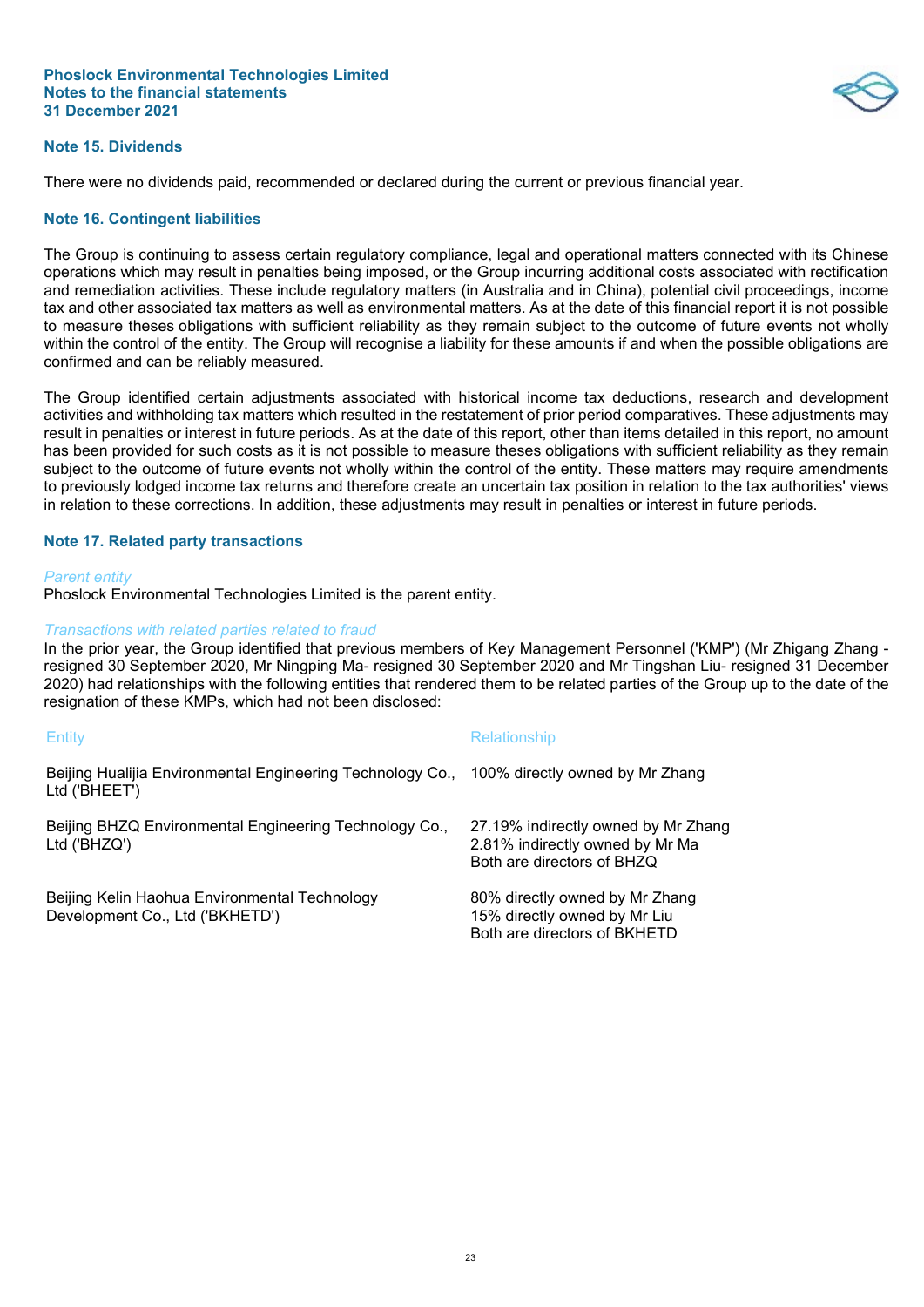

# **Note 17. Related party transactions (continued)**

The following are the transactions with the above related entities:

| <b>Transactions</b>                                                                      | <b>Entity</b> | Year ended<br>31 Dec 2021* 31 Dec 2020<br>S | Year ended<br>S |
|------------------------------------------------------------------------------------------|---------------|---------------------------------------------|-----------------|
| Sales of Phoslock® and bacteria agents<br>(Xinfeng River Ecological Remediation)         | <b>BHZQ</b>   |                                             | 807,104         |
| Sales of aeration machines<br>(Xinfeng River project)                                    | <b>BHZQ</b>   |                                             | 185,696         |
| Purchase of consulting service<br>(Car rental service)<br>Purchase of consulting service | <b>BHEET</b>  |                                             | 9,512           |
| (Venue hire service)                                                                     | <b>BHEET</b>  |                                             | 11.890          |

\* There are no more transactions with the above related parties as they are no longer KMP during the year ended 31 December 2021.

## *Receivable from and payable to related parties related to fraud*

The receivable from and payable to the above related parties are as follows:

|                  | 31 December 2021                                     |                                | 31 December 2020                  |                                       |
|------------------|------------------------------------------------------|--------------------------------|-----------------------------------|---------------------------------------|
|                  | Trade and<br>other<br>receivables                    | Trade and<br>other<br>payables | Trade and<br>other<br>receivables | <b>Trade and</b><br>other<br>payables |
| BHEET**<br>BHZQ* | $\overline{\phantom{0}}$<br>$\overline{\phantom{0}}$ |                                | 1,591                             | 202,566                               |
|                  | $\overline{\phantom{0}}$                             |                                | 1,591                             | 202,566                               |

- Represents value of receivables after provision for expected credit loss had been fully written-off as of 31 December 2021.
- There were trade and other receivables of \$1,729 and trade and other payables of \$256,117 as of 31 December 2021 but these are no longer disclosed as BHEET is not a related party as at 31 December 2021.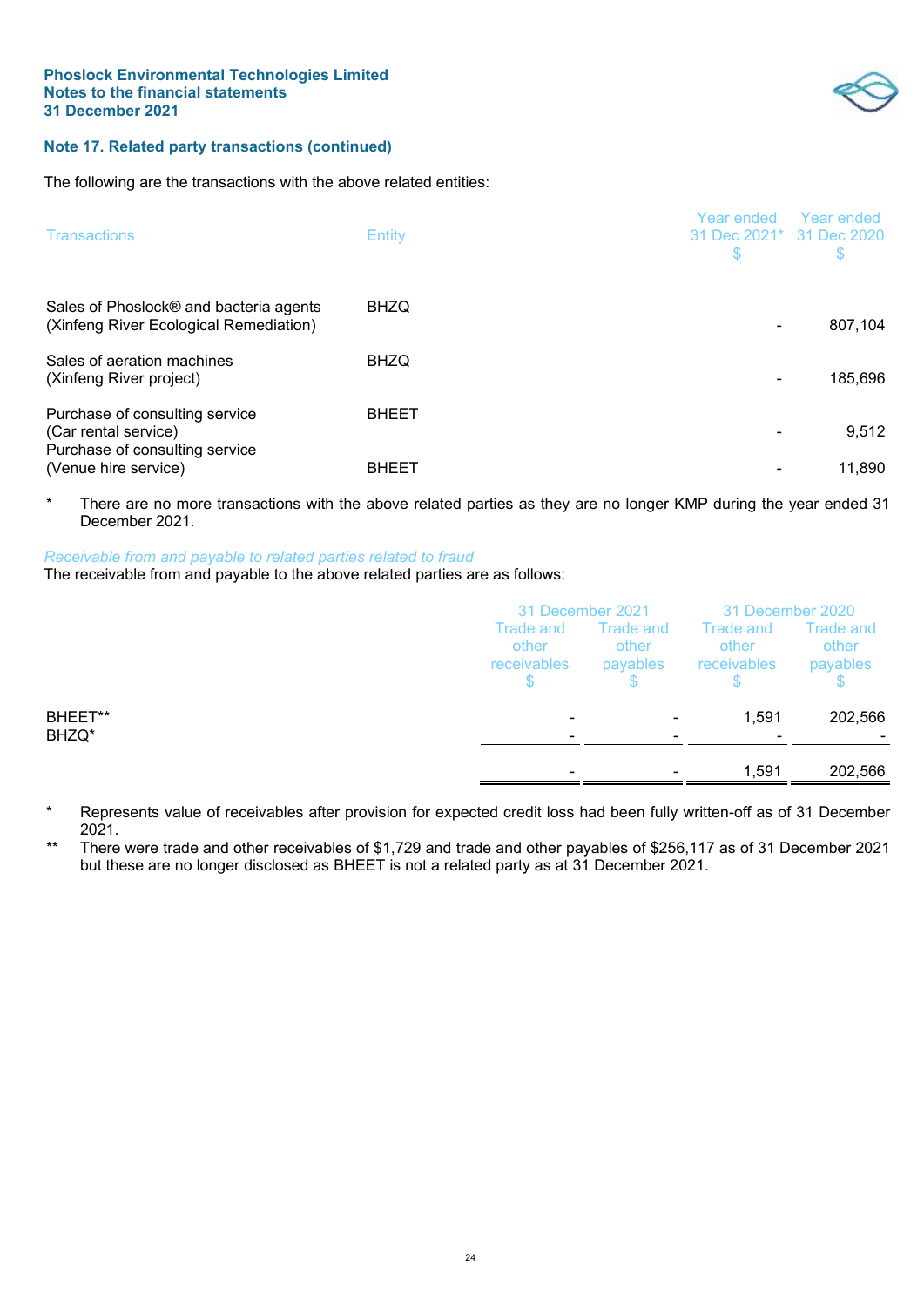

# **Note 17. Related party transactions (continued)**

#### *Transactions with related parties previously disclosed*

The following transactions occurred with related parties:

|                                                                                 | <b>Consolidated</b> |                         |  |
|---------------------------------------------------------------------------------|---------------------|-------------------------|--|
|                                                                                 |                     | 31 Dec 2021 31 Dec 2020 |  |
|                                                                                 |                     |                         |  |
| Payment for services provided by relatives of key management personnel:         |                     |                         |  |
| Margaret Schuitema - part-time employment**                                     |                     | 91.509                  |  |
| Yolanda Winks - part-time employment***                                         |                     | 20.001                  |  |
| Venus Ho - part-time employment****                                             |                     | 11.253                  |  |
| Payment for services provided by companies related to key management personnel: |                     |                         |  |
| Payment for rent - Link Traders (Aus) Pty Ltd*                                  | 38.961              | 138,000                 |  |
| Payment for investor relations fees - Serenity Holdings Pty Ltd*                | 55.756              | 245.238                 |  |

\* related party of Laurence Freedman, related party up to date of retirement which is 25 May 2021.

- \*\* related party of Robert Schuitema, ceased being a related party as at 25 May 2020.
- related party of Andrew Winks, ceased being a related party as at 31 December 2021.
- \*\*\*\* related party of Chris Hui, ceased being a related party as at 12 June 2020.

## *Receivable from and payable to related parties*

Other than the receivable and payable to related party which were previously not disclosed presented above, there were no trade receivables from or trade payables to related parties at the current and previous reporting date.

#### *Loans to/from related parties*

There were no loans to or from related parties at the current and previous reporting date.

#### *Terms and conditions*

All transactions outside of China were made on normal commercial terms and conditions and at market rates.

#### *Board investigation*s

The updated details of these matters are detailed in the 16 Nov 2021 disclosure ('PET Nov 2021 Business Update') the details of which can be found at https://www.phoslock.com.au/investor-centre/presentations/.

## **Note 18. Earnings per share**

<span id="page-28-0"></span>

|                                                                                                    | <b>Consolidated</b><br>31 Dec 2020 |                           |
|----------------------------------------------------------------------------------------------------|------------------------------------|---------------------------|
|                                                                                                    | 31 Dec 2021<br>\$'000              | <b>Restated</b><br>\$'000 |
| Loss after income tax attributable to the owners of Phoslock Environmental Technologies<br>Limited | (3,937)                            | (25,492)                  |
|                                                                                                    | <b>Number</b>                      | <b>Number</b>             |
| Weighted average number of ordinary shares used in calculating basic earnings per share            | 62,500,509                         | 605,068,761               |
| Weighted average number of ordinary shares used in calculating diluted earnings per share          | 62,500,509                         | 605,068,761               |
|                                                                                                    | <b>Cents</b>                       | <b>Cents</b>              |
| Basic earnings per share<br>Diluted earnings per share                                             | (6.30)<br>(6.30)                   | (4.21)<br>(4.21)          |